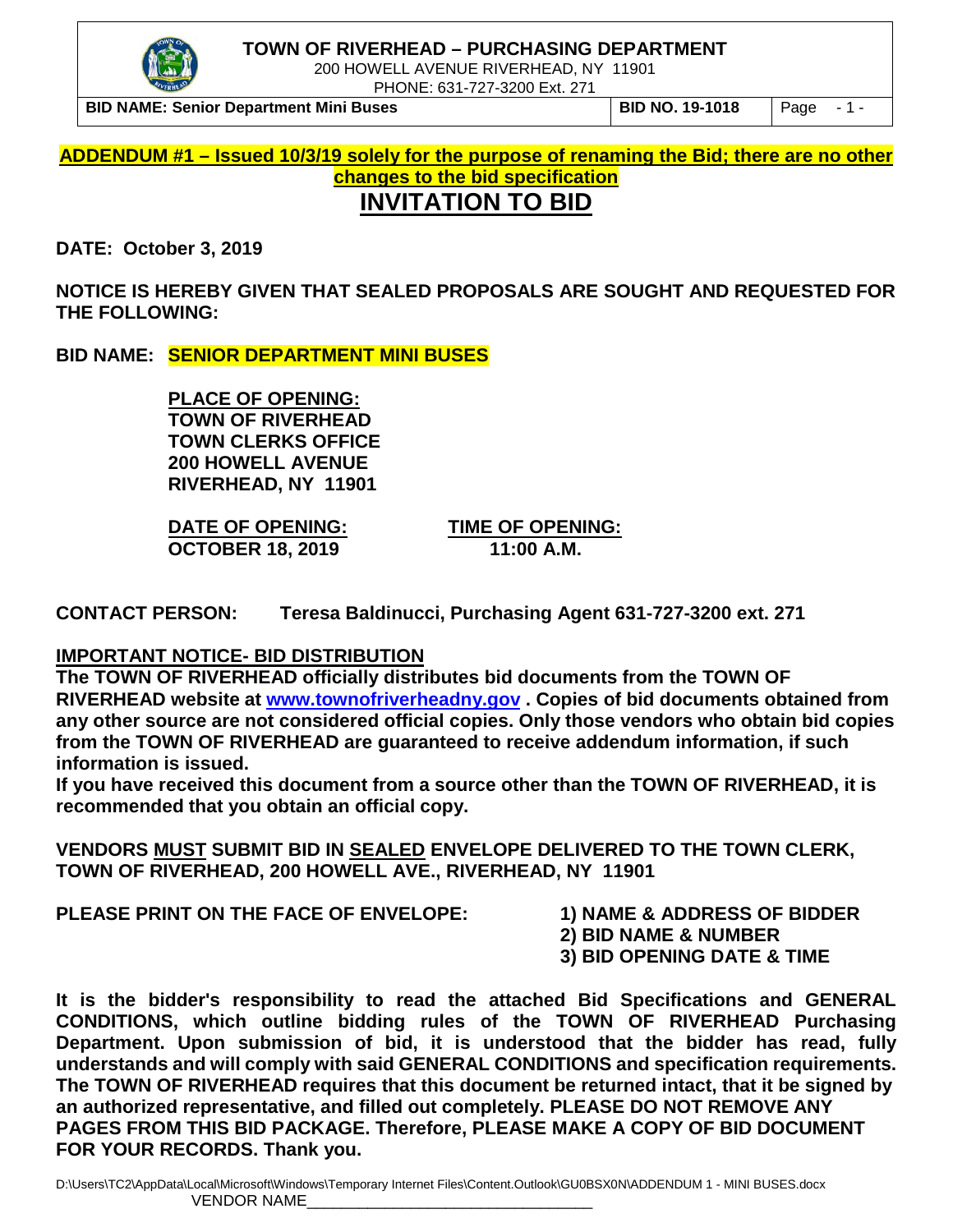

200 HOWELL AVENUE RIVERHEAD, NY 11901

PHONE: 631-727-3200 Ext. 271

**BID NAME: Senior Department Mini Buses BID NO. 19-1018** Page - 2 -

#### **GENERAL CONDITIONS**

#### **BIDS**

1. All proposals shall be made upon forms furnished by accessing the Town of Riverhead website at www.townofriverheadny.gov and shall be contained in sealed envelopes addressed to the TOWN CLERK; TOWN OF RIVERHEAD 200 HOWELL AVENUE, RIVERHEAD, NY 11901.

2. Form of proposal as issued by the Town Purchasing Agent shall be completely filled in, in black ink or typed on original bid form. No photocopies will be accepted. No bid will be accepted which contains any changes, additions, omissions or erasures, unless otherwise stated.

3. Bidder must submit with bid detailed specifications, circulars and all necessary data on items he proposes to furnish. This information must show clearly that the item offered meets all detailed specifications herein. The Town Board reserves the right to reject any bid if its compliance with the specifications is not clearly evident. If item offered differs from the provisions contained in these specifications such differences must be explained in detail, and bid will receive careful consideration if such deviations do not depart from the intent of these specifications and are to the best interests of the TOWN OF RIVERHEAD as interpreted by the Purchasing Agent of the TOWN OF RIVERHEAD.

4. All prices quoted must be "per unit" as specified; e.g., do not quote "per case" when "per dozen" is requested; otherwise, bid may be rejected.

5. Bidder must insert the price per unit and the extensions against each item in this bid. In the event of a discrepancy between the unit price and the extension, the unit price will govern. Prices shall be extended in decimals, not fractions. If a price is written in numbers and alpha - the alpha will govern.

6. The prices submitted shall be exclusive of Federal and State taxes and must not include any tax for which the bidder may claim exemption because of doing business with the Town.

7. Prices shall be net, including transportation and delivery charges fully prepaid by the successful bidder to destination indicated in the proposal. If award is made on any other basis, transportation charges must be prepaid by the successful bidder and added to the invoice as a separate item. In any case, title shall not pass until items have been delivered and accepted by the Town.

8. The Town reserves the right to award in whole or in part based on the lowest responsible bid.

9. Where a bidder is requested to submit a bid on individual items and/or on a total sum or sums, the right is reserved to award bids on individual items or on total sums.

10. All bids received after the time stated for the opening in the Notice to Bidders may not be considered and will be returned unopened to the bidder. The bidder assumes the risk of any delay in the mail or in the handling of the mail by employees of the Town. Whether sent by mail or by means of personal delivery, the bidder assumes responsibility for having his bid deposited on time at the place specified.

11. In all specifications, the words "or equal" are understood after each article giving manufacturer's name or catalog reference, or on any patented article. The decision of the Purchasing Agent as to whether an alternate or substitution is in fact "equal" shall be final. If bidding on items other than those specified, bidder must in every instance give the trade designation of the article, manufacturer's name, and detailed specifications of item he proposes to furnish, otherwise, bid will

be construed as submitted on the identical item as specified.

12. The submission of a bid will be construed to mean that the bidder is fully informed as to the extent and character of the supplies, material, or equipment required and a representation that the bidder can furnish the supplies, materials, or equipment satisfactorily in complete compliance with the specifications.

13. If two or more bidders submit identical bids as to price, the decision of the Town Board to award a contract to one of such identical bidders shall be final. (General Municipal Law, Sec. 103. sub. 1)

14. It is the responsibility of the bidder to offer a product that meets the specifications of the manufacturer model as listed.

The bidder must submit with his bid detailed specifications, circulars and all necessary data on the commodity to be furnished. If the commodity offered differs from the provisions listed, such differences must be explained in detail. Failure to submit any of the above data may result in rejection of the bid. The Town, however, reserves the right to request any additional information deemed necessary for the proper evaluation of bids. 15.See attached insurance requirements.

Liability, workers compensation and disability coverage statements are required of all bidders. Automobile coverage is required from those who provide delivery. Bidders who use common carriers for delivery do not need automobile coverage statements.

16.In the event satisfactory bids are not received, the Town Board reserves the right to consider alternative proposals containing deviations from Town specifications. Bidders shall explain in detail where such alternatives deviate from or qualify the terms of the proposal and specifications as issued.

17.Bidder must fill in all applicable spaces on bid form. All lines must have an indication of bidder's response whether it be "o", "N/A", "--", or a dollar figure. All lines must be filled in to indicate bidder's acknowledgment of the request.

Bids that do not have all applicable lines filled in on bid sheet may be disqualified as a non-responsive bid. We cannot assume there is "no charge" when lines are left empty.

18. The following two items will automatically render a bid unacceptable to the TOWN OF RIVERHEAD:

a. Failure to sign bid proposal page.

b. Failure to include necessary bid deposit (as required).

It shall be fully understood that any deviations from the inclusion of the above items will be grounds to see the bid as non-compliant and will not be considered for award.

19. Faxed bids will not be accepted.

20. The Town reserves the right to purchase items included in these specifications on New York State or Suffolk County Contracts, when available.

#### **SAMPLES**

21.Samples, when required, must be submitted strictly in accordance with instructions, otherwise, bid may not be considered. If samples are requested subsequent to bid If samples are requested subsequent to bid opening, they shall be delivered within ten (10) days of the request, or as directed, for bid to have consideration. Samples must be furnished free of charge and must be accompanied by descriptive memorandum invoices indicating if the bidder desires their return and specifying the address to which they are to be returned provided they have not been used or made useless by tests. Award samples may be held for comparison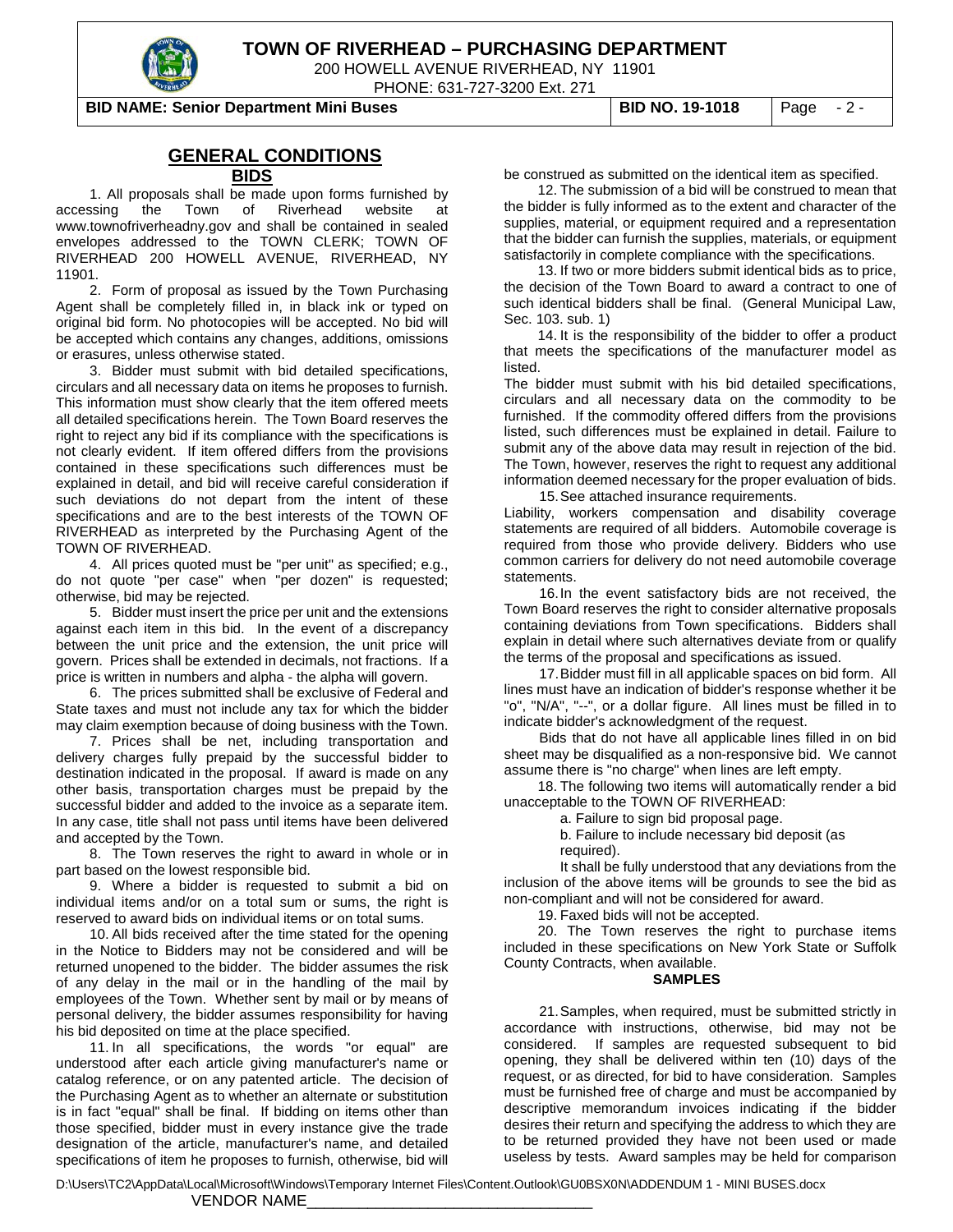

200 HOWELL AVENUE RIVERHEAD, NY 11901

PHONE: 631-727-3200 Ext. 271

#### **BID NAME: Senior Department Mini Buses BID NO. 19-1018** Page - 3 -

with deliveries. The Town will not be responsible for any samples destroyed or mutilated by examination or testing. Samples shall be removed by the bidder at his expense. Samples not removed within fifteen (15) days after written notice to the bidder will be regarded as abandoned and the Town shall have the right to dispose of them as its own property.

22. All window envelopes/mailers must conform to current U.S. Postal regulations. It is the responsibility of the supplier to be familiar and adhere to these regulations.

#### **AWARD**

23. The Town Board reserves the right to reject any and all bids not deemed for the best interest of the Town and to reject as informal such bids, as in their opinion, are incomplete, conditional, obscure, or which contain irregularities of any kind including unbalanced bids. By an unbalanced bid, it is meant one in which the amount bid for one or more separate items is substantially out of line with the current market prices for the materials and/or work covered thereby.

24. The Town Board reserves the right to waive any informality or to reject any or all bids.

25. Awards will be made to the lowest responsive, responsible bidder, as will best promote the public interest, taking into consideration the reliability of the bidder, the quality of the materials, equipment, or supplies to be furnished, their conformity with the specifications, the purposes for which required, and the terms of delivery.

26.No contract hereunder shall, either in whole or in part, be assigned, transferred, conveyed, sublet or otherwise disposed of to any other person, company or corporation unless approval is first obtained in writing from the Town Purchasing Agent.

27. Should the successful bidder fail to meet a delivery date required by the specifications, the Town Purchasing Agent may, at her discretion, cancel the order and terminate the contract. In such event, the Town will assume no responsibility for any expense or loss to the successful bidder because of such cancellation or termination.

28. Should any material or equipment delivered fail to meet the specifications, the Purchasing Agent may, at her discretion require the vendor to replace the same with material or equipment which does meet the specifications and, at the vendor's expense, to remove the rejected material or equipment from wherever delivered or stored and in the event that such proper replacement and removal is not made by the vendor within 30 days, to cancel the order and terminate the contract, in which event the Town will assume no responsibility for any expense or loss to the vendor because of such cancellation or termination.

29. If the successful bidder fails to deliver within the time specified, or within reasonable time as interpreted by the Town, or fails to make replacement of rejected articles, when so requested, immediately or as directed by the Town, the Town may purchase from other sources to take the place of the item rejected or not delivered. The Town reserves the right to authorize immediate purchase from other sources against rejections on any contract when necessary. On all such purchases the successful bidder agrees to reimburse the Town promptly for excess costs occasioned by such purchases.

Should the cost be less, the successful bidder shall have no claim to the difference. Such purchases will be deducted from contract quantity.

30. A contract may be canceled at the successful bidder's expense upon non-performance or poor performance of contract on ten-calendar day's written notice to the successful bidder.

31. Payments cannot be processed by Town facilities until contract items have been delivered in satisfactory condition and the contractor has submitted a properly completed Invoice to the ordering agency.

32. Extension of Prices - Political subdivisions and districts and others authorized by law including certain non-profit postsecondary, secondary, and elementary educational institutions may participate in contracts resulting from this bid. Upon request, non-town agencies must furnish contractor(s) with the proper tax exemption certificate.

33. It should be noted that the extension of this contract to certain political subdivision and non-public elementary and secondary schools may cause the estimated quantities to vary considerably. However, the contractor must furnish all quantities actually ordered.

34. The TOWN OF RIVERHEAD may require the successful bidder to confirm in writing, within ten days of the Town's request, that said bidder will perform the contract in accordance with its bid. The failure of the bidder to so confirm may result in the cancellation of the contract by the Town in its sole discretion.

35. Any errors in the bid award, which are the fault of the Town, must be forwarded, in writing, to the TOWN OF RIVERHEAD Purchasing Department within five (5) working days of the notification of award. No corrections will be made beyond that date. If errors on the part of the Town are discovered too late to be corrected we will issue a "no award" on those affected items and rebid or quote at a later date.

36. If a successful vendor back orders or delays deliveries the TOWN OF RIVERHEAD reserves the right to rescind their award and to disqualify them from future bidding.

37. Any and all awards resulting from this bid shall be final and shall be for the complete term of the contract. No rescinding of awards will be made because of bidder error or inability to supply them.

38. Title shall not pass until items have been delivered to the Town and accepted by the requesting Department.

39. Executory Clause. It is understood by the parties that this agreement shall be executory only to the extent of the monies available to the TOWN OF RIVERHEAD and appropriated therefore, and no liability on account thereof shall be incurred by the Town beyond the monies available and appropriated for the purpose thereof.

40. The TOWN OF RIVERHEAD reserves the right to extend the term of this contract for any length of time up to one year beyond the time herein specified as the expiration date of this contract at identical terms and conditions. Written notice will be given to the contractor.

41. The TOWN OF RIVERHEAD reserves the right to cancel this contract on 30 days written notice to the contractor(s).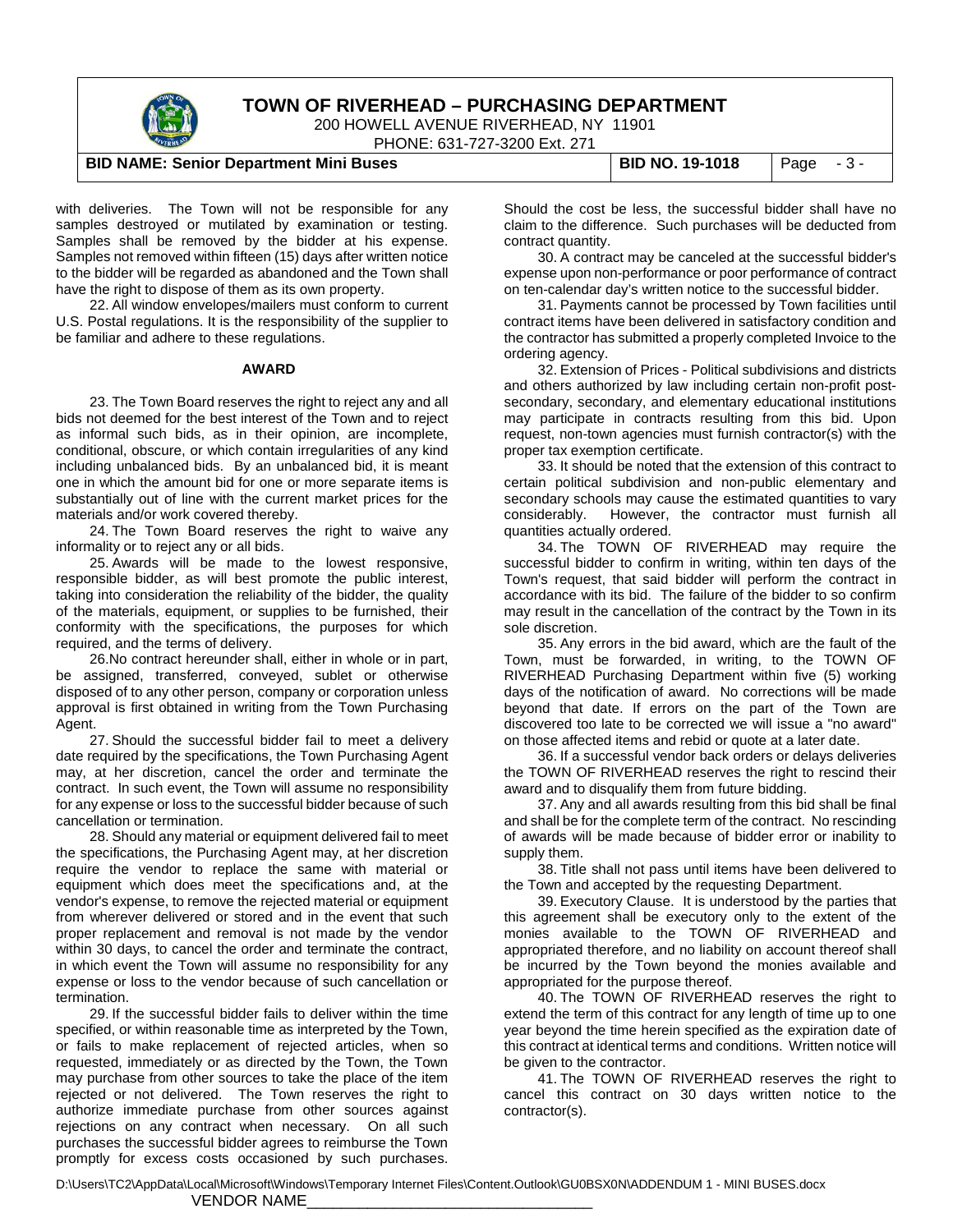

200 HOWELL AVENUE RIVERHEAD, NY 11901

PHONE: 631-727-3200 Ext. 271

**BID NAME: Senior Department Mini Buses BID NO. 19-1018** Page - 4 -

#### **DELIVERY**

42. Delivery must be made in accordance with the instructions to bidders and specifications. If delivery instructions do not appear on order, it will be interpreted to mean prompt delivery. The decision of the Purchasing Agent as to reasonable compliance with delivery terms shall be final.

 43. The Town must be notified twenty-four (24) hours in advance of delivery. The Town reserves the right to deny acceptance of delivery if this notice is not given, at no cost to the Town.

44.The Purchasing Agent will not accept any deliveries on Saturdays, Sundays or legal holidays, except commodities required for daily consumption or where the delivery is for an emergency.

45.Items shall be securely and properly packed for shipment, storage and stocking in shipping containers and according to accept commercial practice, without extra charge for packing cases, baling, or sacks.

46.The successful bidder shall be responsible for delivery of items in good condition at point of destination. He shall file with the carrier all claims for breakage, imperfections, and other losses, which will be deducted from invoices. The Receiving Department will note for the benefit of successful bidder when packages are not received in good condition. Carton shall be labeled with purchase order or contract number, successful bidder's name and general statement of contents. Failure to comply with this condition shall be considered sufficient reason for refusal to accept the goods.

47.Unless otherwise stated in the specifications, all items must be delivered into and placed at a point within the building as directed by the shipping instructions or the Purchasing Agent. The successful bidder will be required to furnish proof of delivery in every instance.

48.Unloading and placing of equipment and furniture is the responsibility of the successful bidder, and the Town accepts no responsibility for unloading and placing of equipment. Any costs incurred due to the failure of the successful bidder to comply with this requirement will be charged to him. No help for unloading will be provided by the Town, and suppliers should notify their truckers accordingly.

49. All deliveries shall be accompanied by delivery tickets or packing slips. Ticket shall contain the following information for each item delivered:

Contract Number and/or Purchase Order Number Name of Article Item Number (if applicable) **Quantity** Name of the Successful Bidder

 50. Successful bidder may be requested to acknowledge, in writing, receipt of order.

 51. No items are to be shipped or delivered until receipt of an official purchase order from the TOWN OF RIVERHEAD Purchasing Department.

#### **INSTALLATION OF EQUIPMENT**

- 52. The successful bidder shall clean up and remove all debris and rubbish resulting from his work from time to time as required or directed. Upon completion of the work, the premises shall be left in a neat, unobstructed condition, and the buildings broom cleaned, and everything in perfect repair or order. Old materials are the property of the successful bidder unless otherwise specified.
- 53. Equipment, supplies, and materials shall be stored at the site only on the approval of the Purchasing Agent and at the successful bidder's risk. In general, such on-site storage should be avoided to prevent possible damage or loss of the material.
- 54. Work shall be progressed so as to cause the least inconvenience to the Town and with proper consideration for the rights of the other successful bidders or workmen. The successful bidder shall keep in touch with the entire operation and install his work promptly.
- 55. Bidders shall acquaint themselves with conditions to be found at the site and shall assume all responsibility for placing and installing the equipment in the locations required.
- 56. Equipment for trade-in shall be dismantled by the successful bidder and removed at his expense. The condition of the trade-in equipment at the time it is turned over to the successful bidder shall be the same as covered in the specifications, except as affected by normal wear and tear from use up to the time of trade-in. All equipment is represented simply "as is". Equipment is available for inspection only at the delivery point unless otherwise specified.

#### **GUARANTEES BY THE SUCCESSFUL BIDDER**

57. The successful bidder guarantees:

(a) His products against defective material or workmanship and to repair or replace any damages or marring occasioned in transit.

(b) To furnish adequate protection from damage for all work and repair damages of any kind for which he or his workmen are responsible, to the building or equipment, to his own work, or to the work of other successful bidders.

(c) To carry adequate insurance to protect the Town from loss in case of accident, fire, theft, etc.

(d) That all deliveries will be equal to the accepted bid sample.

(e) That the equipment delivered is standard, new, latest model of regular stock product or as required by the specifications; also that no attachment or part has been substituted or applied contrary to manufacturer's recommendations and standard practice. Every unit delivered must be guaranteed against faulty material and workmanship for a period of at least one year from date of delivery. If during this period such faults develop, the successful bidder agrees to replace the unit or the part affected without cost to the Town. Any merchandise provided under the contract, which is or becomes defective during the guarantee-period shall be replaced by the successful bidder free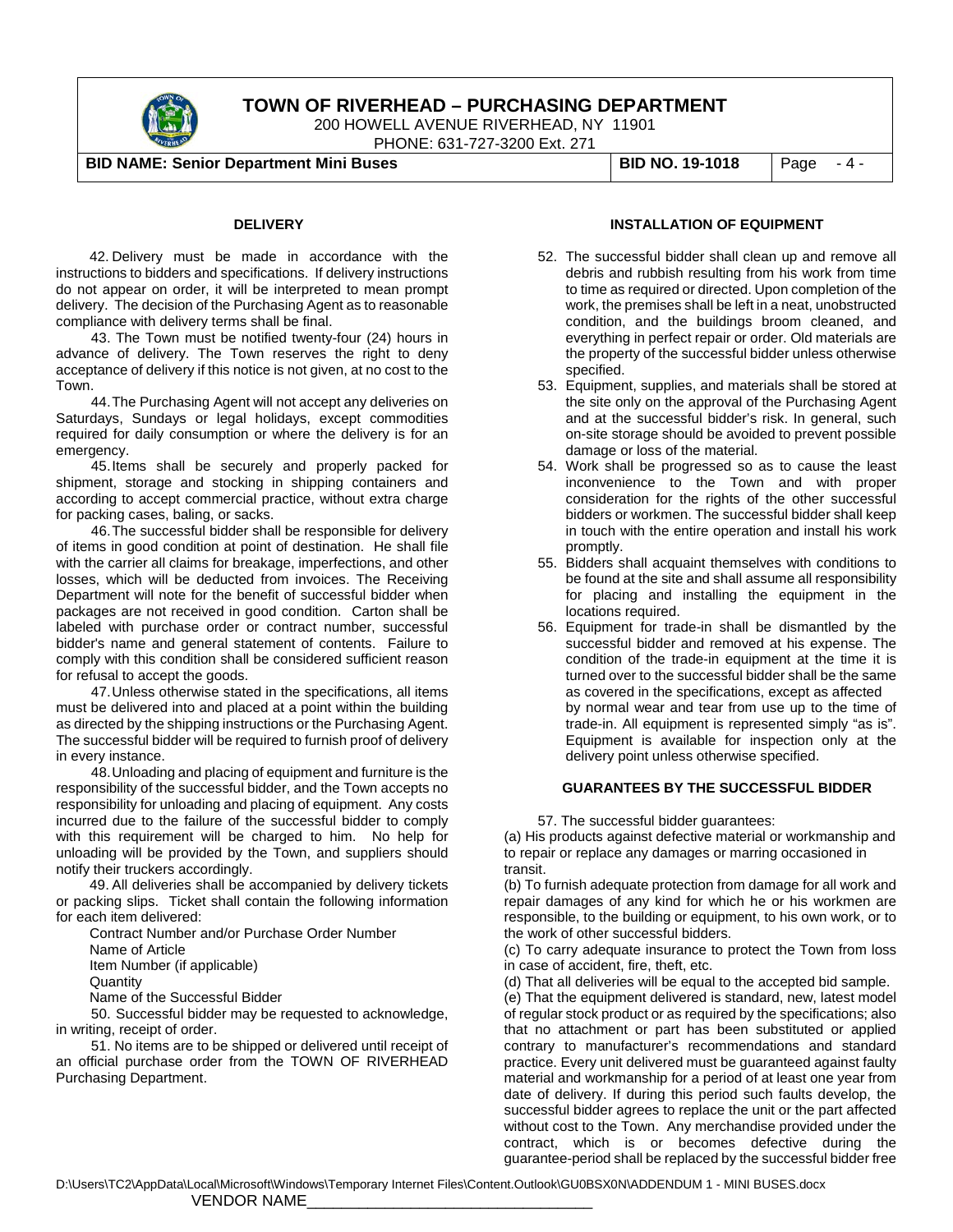

200 HOWELL AVENUE RIVERHEAD, NY 11901

PHONE: 631-727-3200 Ext. 271

#### **BID NAME: Senior Department Mini Buses BID NO. 19-1018** Page - 5 -

of charge with the specific understanding that all replacements shall carry the same guarantee as the original equipment. The successful bidder shall make any such replacement immediately upon receiving notice from the Town.

#### **SAVING CLAUSE**

58. The successful bidder shall not be held responsible for any losses resulting if the fulfillment of the terms of the contract shall be delayed or prevented by wars, acts of public enemies, strikes, fires, floods, acts of God, or for any other acts not within the control of the successful bidder and which by the exercise of reasonable diligence he is unable to prevent.

#### **GOVERNING LAWS & RULES**

59. Section 167b of the State Finance Law prohibits the purchase of tropical hardwood products. Any bid which included products containing tropical hardwoods shall be deemed non-responsive. Exceptions shall be from an approved source or sole source where no approved equal is available. Section 167b shall apply.

60. The Contractor shall comply with all the provisions of the laws of the TOWN OF RIVERHEAD, the State of New York and of the United States of America which affect municipalities and municipal contracts, and more particularly the Labor Law, the General Municipal Law, the Workmen's Compensation Law, the Lien Law, Personal Property Law, State Unemployment Insurance Law, Federal Social Security Law, State, Local and Municipal Health Law, Rules and Regulations, and any and all regulations promulgated by the State of New York and of amendments and additions thereto, insofar as the same shall be applicable to any contract awarded hereunder with the same force and effect as if set forth at length herein. The bidder's special attention is called to those laws which are set forth below:

61. Section 103-d of the General Municipal Law of the State of New York which reads as follows:

1. Every bid or proposal hereafter made to a political subdivision of the state or any public department, agency or official thereof where competitive bidding is required by statute, rule, regulation or local law, for work or services performed or to be performed or goods sold or to be sold, shall contain the following statement subscribed by the bidder and affirmed by such bidder as true under the penalties of perjury; Non-collusive bidding certification.

> (a)By submission of this bid, each bidder and each person signing on behalf of any bidder certifies, and in the case of a joint bid each party thereto certifies as to its own organization, under penalty of perjury, that to the best of knowledge and belief;

(1) The prices in this bid have been arrived at independently without collusion, consultation, communication, or agreement for the purpose of restricting competition, as to any matter relating to such prices with any other bidder with any

#### competitor;

(2) Unless otherwise required by law, the prices which have been quoted in this bid have not been knowingly disclosed by the bidder and will not knowingly be disclosed by the bidder prior to opening, directly or indirectly, to any other bidder or to any competitor, and

(3)No attempt has been made or will be made by the bidder to induce any other person, partnership or corporation to submit or not to submit a bid for the purpose of restricting competition.

(b) A bid shall not be considered for award nor shall any award be made where (a) (1) (2) and (3) above have not been complied with; provided however, that if in any case the bidder cannot make the foregoing certification, the bidder shall so state and shall furnish with the bid a signed statement which sets forth in detail the reasons therefor. Where (a) (1) (2) and (3) above have not been complied with, the bid shall not be considered for award nor shall any award be made unless the head of the purchasing unit of the political subdivision, public department, agency or official thereof which the bid is made, or his designee, determines that such disclosure was not made for the purpose of restricting competition.

2. The fact that a bidder

(a) Has published price lists, rates or tariffs covering items being procured,

(b) Has informed prospective customers of proposed or pending publication of new or revised price lists for such items, or

(c) Has sold the same items to other customers at the same prices being bid, does not constitute, without more, a disclosure within the meaning of subparagraph one (a).

3. Any bid hereafter made to any political subdivision of the state or any public department, agency or official thereof by a corporate bidder for work or services performed or to be performed or goods sold or to be sold, where competitive bidding is required by statute, rule, regulation, or local law, and where such bid contains the certification referred to in subdivision one of this section, shall be deemed to have been authorized by the Town Board of the bidder, and such authorization shall be deemed to include the signing and submission of the bid and the inclusion therein of the certificate as to non-collusion as the act and deed of the corporation.

62. All regularly manufactured stock electrical items must bear the label of the Underwriters' Laboratories, Inc.

63. Bids on equipment must be on standard new equipment of latest model and in current production, unless otherwise specified. All supplies, equipment, vehicles and materials must meet the provisions of the New York State Public Employee Safety and Health Act of 1980.

64. The form of non-collusion bidding certification following the form of proposal must be executed by the bidder and submitted with the proposal. Bidders must complete the attached TOWN OF RIVERHEAD forms, which include Information Sheet and Vendor Reference Sheet. These forms must be submitted with the proposal.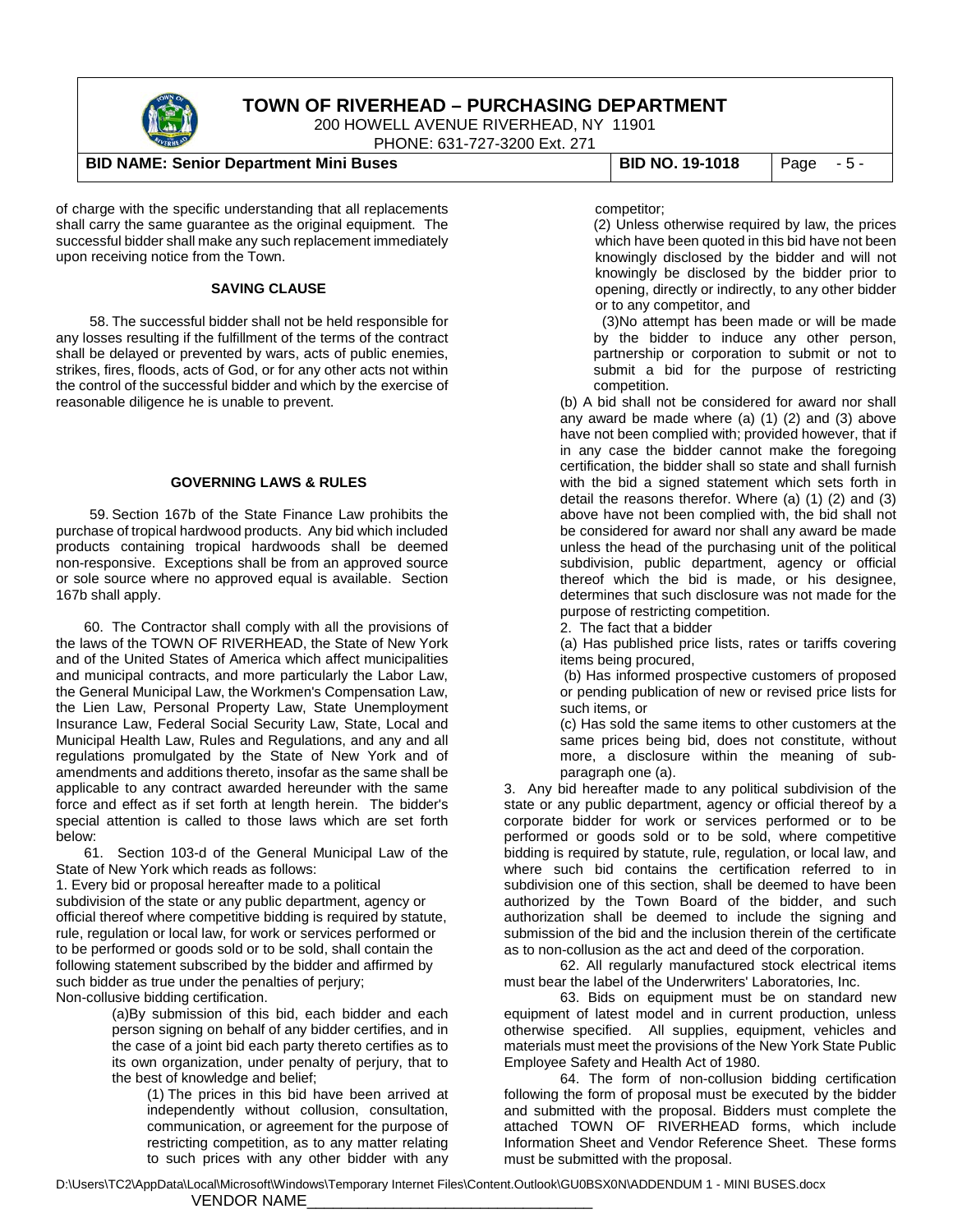

200 HOWELL AVENUE RIVERHEAD, NY 11901

PHONE: 631-727-3200 Ext. 271

#### **BID NAME: Senior Department Mini Buses BID NO. 19-1018** Page - 6 -

65. The contract will be governed by New York law without regard to the law of the contracts of law; and will be deemed to be made in New York. Vendor and town agree to jurisdiction in New York courts and venue in State and Federal courts located in Suffolk County, New York.

# **ADDENDA AND INTERPRETATIONS**

66. No verbal interpretation of the intent of any of the specifications or other Contract Documents will be made before receipt of bids. Requests for interpretations prior to receipt of bids must be presented, in writing, to the Purchasing Agent, TOWN OF RIVERHEAD 200 HOWELL AVENUE, RIVERHEAD, NY 11901, , and to be given consideration must be received by the Purchasing Agent at least five (5) business days prior to the date set for the opening of bids.

67. Any interpretation, and any additional information or instruction will, if issued, be in the form of a written Addenda sent to all holders of Contract Documents at the addresses furnished therefor, at least two (2) days prior to date set for the opening of bids.

68. Failure of any bidder to receive any Addenda shall not relieve such bidder from any obligation under this bid as submitted. All Addenda so issued shall become a part of the Contract Documents.

#### **QUALIFICATIONS OF BIDDERS**

69. The Town reserves the right to make such investigation as it may deem necessary or advisable to determine any bidder's ability to do the work, and the bidder shall furnish to the Town, on request, all data and information pertinent thereto. The Town reserves the right to reject any bid if such investigation fails to satisfy the Town that the bidder is fully qualified to do the work. Financial instability of a bidder may be cause for non-award.

70. Conditional bids will be considered informal and will be rejected.

#### **EXCEPTIONS TO GENERAL CONDITIONS**

71. All of the above statements shall hold true to all bids unless superseded by specific information included in the General Specifications or Product Specifications in the bid document.

#### **NON-DISCRIMINATION**

72. The bidder agrees to comply with the TOWN OF RIVERHEAD Non-Discrimination Policy. There shall be no discrimination because of race, creed, color, national origin, ancestry, age, sex, physical appearance, marital status, disability, arrest or conviction record, political belief, or sexual orientation in the employment of persons for work under this contract, whether performed by the Contractor or any subcontractor. Neither shall the Contractor or subcontractor or

any person acting on behalf of the Contractor or subcontractor discriminate in any manner against or intimidate any employee hired for the performance of work under this contract on account of the items listed herein.

D:\Users\TC2\AppData\Local\Microsoft\Windows\Temporary Internet Files\Content.Outlook\GU0BSX0N\ADDENDUM 1 - MINI BUSES.docx

#### VENDOR NAME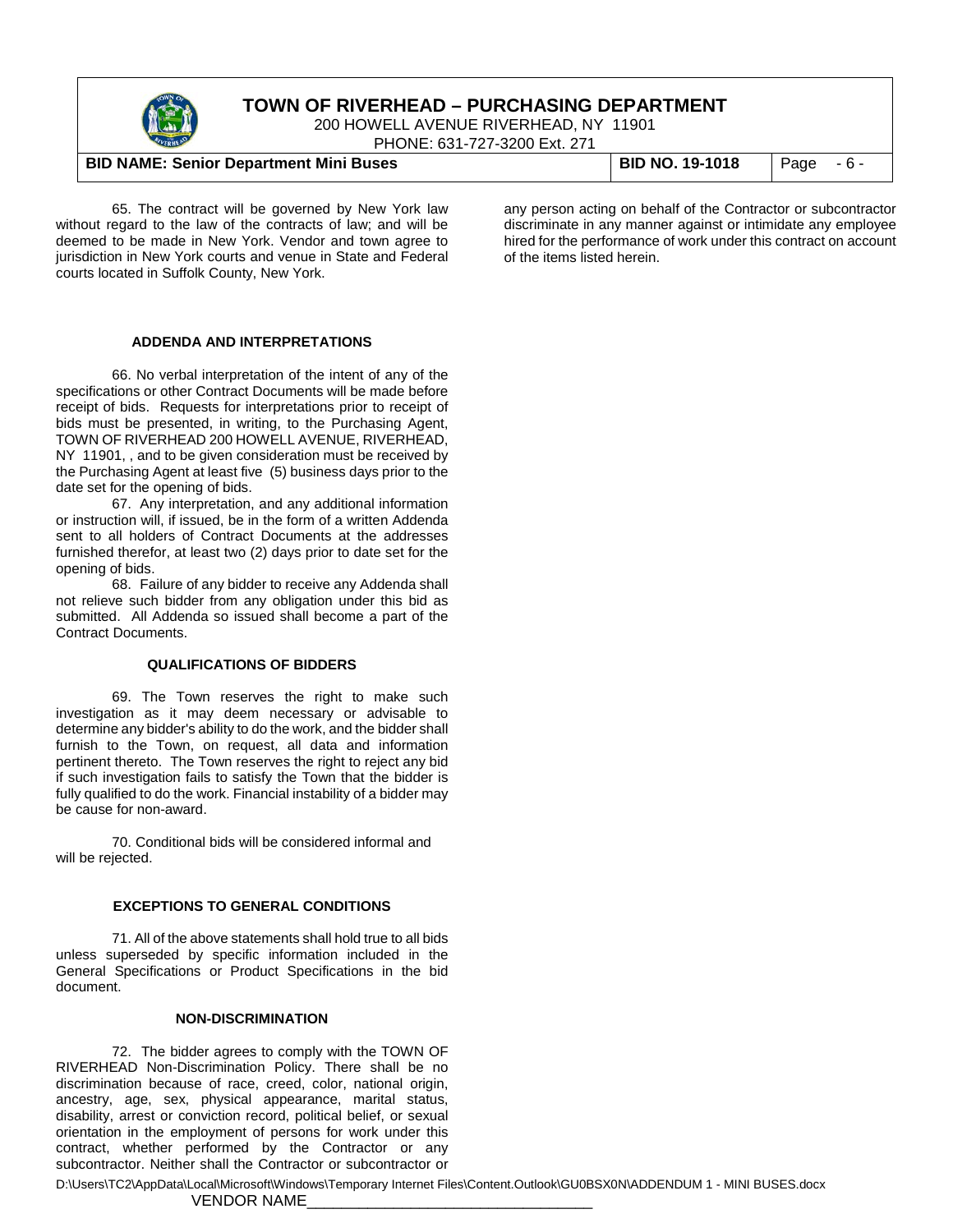200 HOWELL AVENUE RIVERHEAD, NY 11901,

PHONE: 631-727-3200

**BID NAME: Senior Department Mini Buses BID NO. 19-1018** Page - 7 -

**STANDARD INSURANCE REQUIREMENTS**

(For all contracts **EXCEPT** blasting, hazardous waste, bridges, and other specialties)

# **TOWN OF RIVERHEAD CONTRACT INSURANCE REQUIREMENTS**

**\*\*Contractor/vendor shall not commence work under this contract until all insurance required under this contract has been obtained, and such insurance has been approved by the TOWN OF RIVERHEAD.\*\***

**INSURANCE IDENTIFICATION**: **THE BID NUMBER IS TO APPEAR ON ALL INSURANCE CERTIFICATES.**

**INDEPENDENT CONTRACTOR**: The CORPORATION/CONTRACTOR/AGENCY/CONSULTANT, is an independent contractor and covenants and agrees that it, its agents, servants and/or employees will neither hold itself/themselves out as, nor claim to be an employee, servant or agent of the TOWN OF RIVERHEAD, and that it, its agents and employees will not make claim, demand or application to or for any right or privilege applicable to an officer or employee of the TOWN OF RIVERHEAD including, but not limited to Worker's Compensation coverage, Unemployment Insurance benefits, Social Security coverage or retirement membership or credit.

**INSURANCE:** Contractor/vendor shall not commence work under this contract until he has obtained all insurance required under the following paragraphs, and the TOWN OF RIVERHEAD has approved such insurance.

**WORKERS' COMPENSATION:** Contractor/vendor shall take out and maintain during the life of this contract, such insurance as will protect both the owner and the contractor from claims under worker's compensation acts and amendments thereto and from any other claims for property damage and for personal injury including death, which may arise from operations under this contract, whether such operations by contractor or by any other party directly or indirectly employed by the contractor. Copy of Certificate shall be provided to the TOWN OF RIVERHEAD. If **Vendor/Contractor** is not required to carry such insurance, **Vendor/Contractor** must submit form WC/DB-100, attesting to the fact that it is not required to do so.

**WORKERS' COMPENSION REQUIREMENTS:** To assist the State and municipal entities in enforcing WCL section 57, VENDORS seeking to enter into contracts with municipalities MUST provide ONE of the following forms to the government entity entering into a contract:

- **IF VENDOR IS REQUIRED TO CARRY COVERAGE & HAS AN OUTSIDE CARRIER,** submit Form C-105.2, "Certificate of Workers' Compensation Insurance" (the VENDOR"S insurance carrier will send this form to the government entity at VENDOR'S request). (**PLEASE NOTE:** The State Insurance Fund provides its own version of this form, the U-26.3)
- **IF VENDOR IS REQUIRED TO CARRY COVERAGE & IS SELF INSURED,** submit Form SI-12, "Certificate of Worker's Compensation Self-Insurance" (the VENDOR'S Group Self-Insurance Administrator will send this form to the government entity at VENDOR'S request).
- **IF VENDOR IS NOT REQUIRED TO CARRY COVERAGE,** submit Form WC/DB-100, "Affidavit for New York Entities with No Employees and Certain out of State Entities, That New York State Workers' Compensation and/or Disability Benefits Insurance is Not Required" (this form and the instructions for completing it are available for download from the link below).

**DISABILITY INSURANCE & UNEMPLOYMENT INSURANCE:** Contractor/vendor shall take out and maintain during the entire term of the contract any disability benefits and unemployment insurance as required by law. Copy of Certificate shall be provided to the TOWN OF RIVERHEAD.

**DISABILITY BENEFITS REQUIREMENTS:** To assist the State and municipal entities in enforcing WCL Section 220(8), VENDORS/CONTRACTORS seeking to enter into contract with municipalities MUST provide ONE of the following forms to the government entity entering into a contract: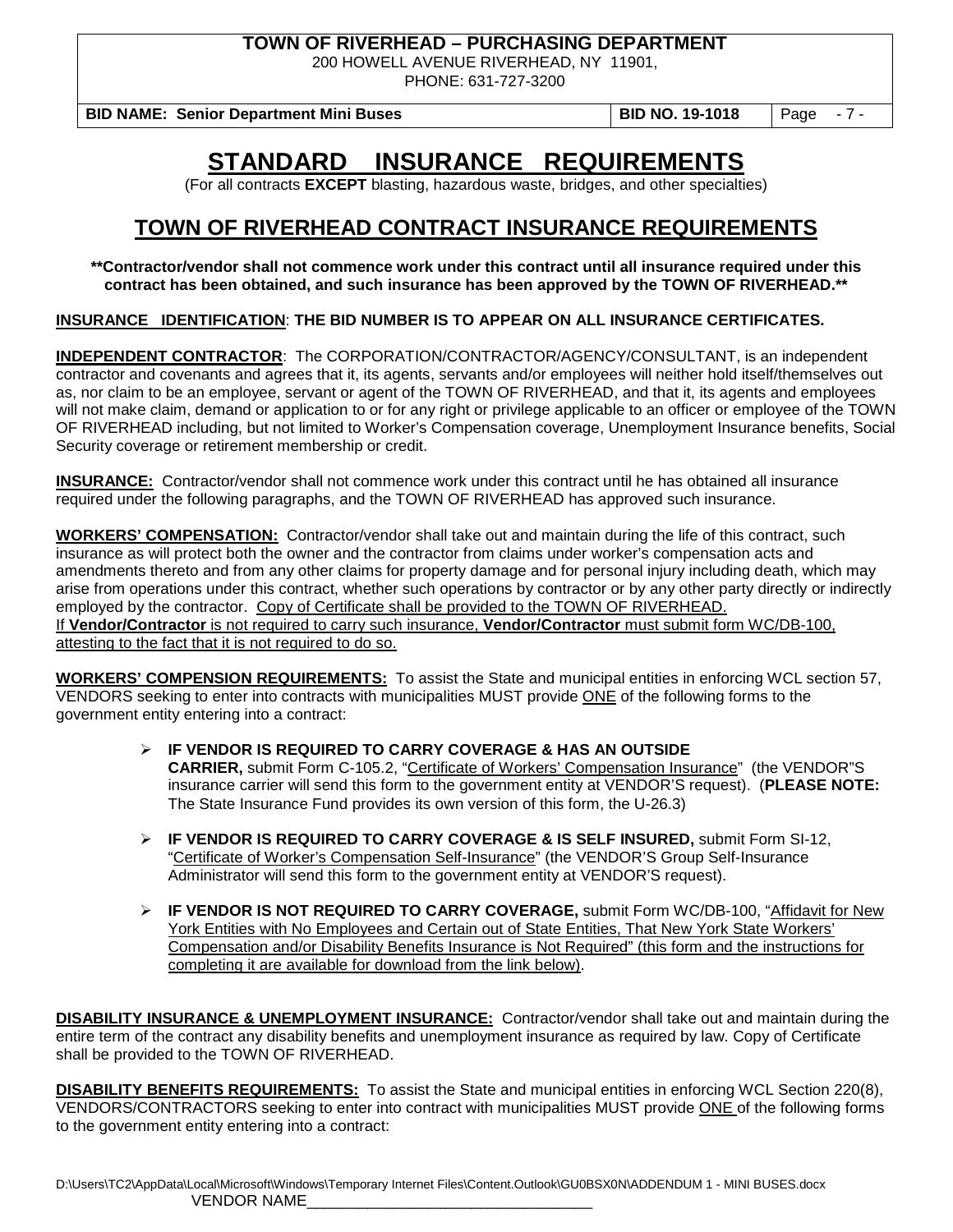200 HOWELL AVENUE RIVERHEAD, NY 11901,

PHONE: 631-727-3200

| <b>BID NAME: Senior Department Mini Buses</b> | <b>BID NO. 19-1018</b> | $\sqrt{Page - 8}$ |
|-----------------------------------------------|------------------------|-------------------|

- **IF VENDOR/CONTRACTOR IS REQUIRED TO CARRY COVERAGE & HAS AN OUTSIDE CARRIER,**  submit Form DB-120.1, "Certificate of Disability Benefits Insurance" (the VENDOR'S/CONTRACTOR'S insurance carrier will send this form to the government entity at VENDOR'S/CONTRACTOR'S request).
- **IF VENDOR/CONTRACTOR IS REQUIRED TO CARRY COVERAGE & IS SELF INSURED,** submit Form DB-155, "Certificate of Disability Self-insurance" (the VENDOR/CONTRACTOR must call the Workers Comp. Board's Self-Insurance Office @ 518-402-0247).
- **IF VENDOR/CONTRACTOR IS NOT REQUIRED TO CARRY COVERAGE,** submit Form WC/DB-100, "Affidavit For New York Entities with no employees and Certain Out of State entities, that New York State Workers' Compensation and/or Disability Benefits Insurance Coverage is not Required" (this form and the instructions for completing it are available for download from the link below).

#### **PLEASE note that ACORD forms are NOT acceptable proof of New York State Workers' Compensation or Disability Benefits insurance coverage.**

Form WC/DB-100 and the instructions for completing it are available on the Board's website, **[www.wcb.state.ny.us,](http://www.wcb.state.ny.us/)**  under the heading "Common Forms." It may also be obtained by writing or visiting any District Office of the Workers' Compensation Board. Affidavits must be stamped as received by the NYS Workers' Compensation Board.

**GENERAL LIABILITY INSURANCE:** The contractor/vendor shall take out and maintain during the life of the contract, such bodily injury liability and property damage liability insurance as shall protect him and the Town from claims for damages for bodily injury including accidental death, as well as from claims for property damage which may arise from operations under this contract, whether such operations be by himself or by any subcontractor or by anyone directly or indirectly employed by either of them. It shall be the responsibility of the contractor/vendor to maintain such insurance in amounts sufficient to fully protect himself and the Town, but in no instance shall amounts be less than those set forth below. These amounts are specified only to establish the **minimum** coverage acceptable.

Bodily injury liability insurance in an amount not less than \$1,000,000 (one million dollars) for damages on account of any one accident, and in an amount of not less than \$2,000,000 (two million dollars) on account of all accidents.

#### **OTHER CONDITIONS OF COMMERCIAL GENERAL LIABILITY INSURANCE:**

- 1. Coverage shall be written on commercial general liability form.
- 2. Coverage shall include:
	- A. Contractual liability
	- B. Independent contractors<br>C. Products and completed
	- Products and completed operations

**AUTOMOBILE LIABILITY INSURANCE:** Automobile bodily injury liability and property damage liability insurance shall be provided by the contractor/vendor with a minimum combined single limit (CSL) of \$1,000,000 (one million dollars).

Automobile coverage is required from those who provide delivery. Bidders who use common carriers for delivery do not need automobile coverage statements.

#### **OTHER CONDITIONS OF AUTOMOBILE LIABILITY INSURANCE:**

- 1. Coverage shall include:
	- A. All owned vehicles
		- B. Hired car and non-ownership liability coverage
		- C. Statutory no-fault coverage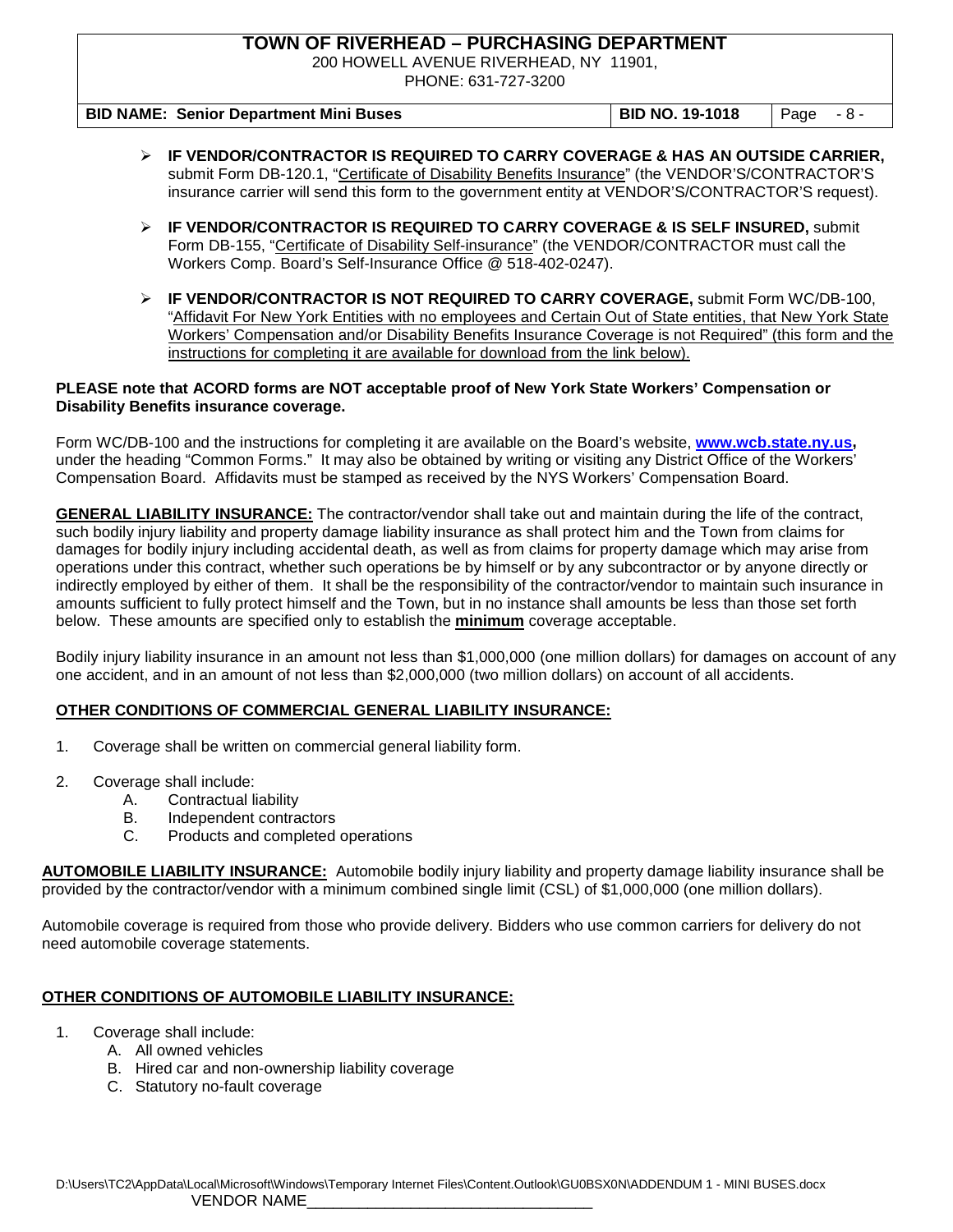200 HOWELL AVENUE RIVERHEAD, NY 11901,

PHONE: 631-727-3200

**BID NAME: Senior Department Mini Buses BID NO. 19-1018** Page - 9 -

## **ADDITIONAL CONDITIONS OF INSURANCE:**

The policies of insurance shall be in such form and shall be issued by such company or companies as may be satisfactory to the TOWN OF RIVERHEAD. The policy certificates shall specify the effective dates of the policies, the limits of liability there under, and contain a provision that the said insurance will not be canceled except upon thirty (30) days' notice in writing to the TOWN OF RIVERHEAD. Vendor/Contractor shall not cancel any policies of insurance required hereunder either before or after completion of the work without written consent of the TOWN OF RIVERHEAD.

**CERTIFICATE OF INSURANCE:** The contractor/vendor shall file with the TOWN OF RIVERHEAD, prior to commencing work under this contract, a certificate of insurance.

## **1. Certificate of insurance shall include:**

- A. Name and address of insured
- B. Issue date of certificate
- C. Insurance company name
- D. Type of coverage in effect
- E. Policy number
- F. Inception and expiration dates of policies included on certificate.
- G. Limits of liability for all policies included on certificate.

Description of operations/locations/etc. Box must include the statement:

## **"THE TOWN OF RIVERHEAD IS LISTED AS ADDITIONAL INSURED"**

2. If the contractor's/vendor's insurance policies should be non-renewed, cancelled or expire during the life of the contract, the Town shall be provided with a new certificate indicating the replacement policy information as requested above. Thirty days (30) prior written notice to the TOWN OF RIVERHEAD for cancellation is applicable.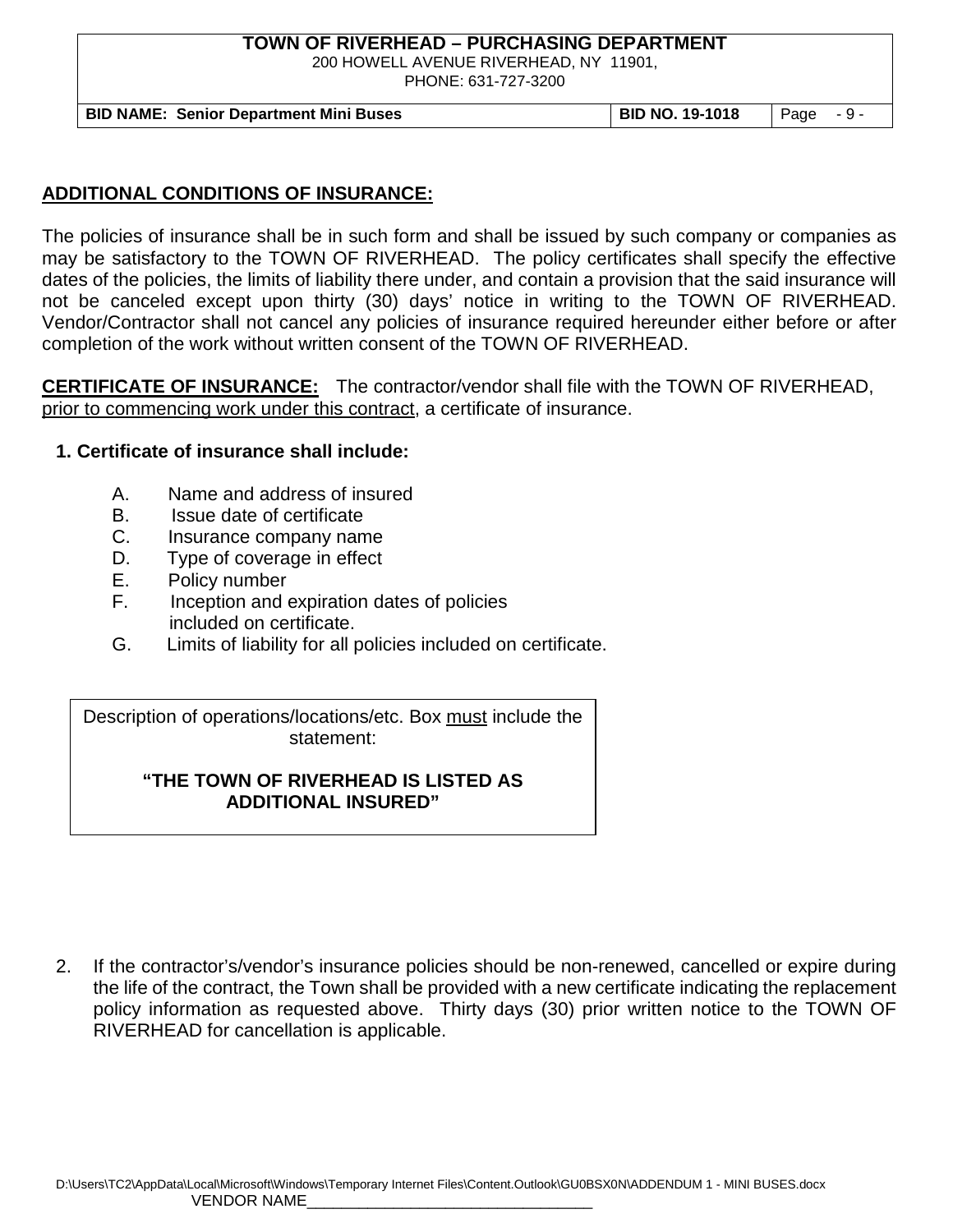200 HOWELL AVENUE RIVERHEAD, NY 11901,

PHONE: 631-727-3200

**BID NAME: Senior Department Mini Buses BID NO. 19-1018** Page - 10 -

#### **INDEMNIFICATION BY CONTRACTOR/VENDOR:**

The CONTRACTOR/VENDOR agrees to protect, defend, indemnify and hold the TOWN OF RIVERHEAD and its employees free and harmless from and against any and all losses, claims, liens demands and causes of action of every kind or character, including claims, liens, debts, personal injuries, death (including claims or losses by or death of employees of the TOWN OF RIVERHEAD or the CONTRACTOR/VENDOR), and without limitation by enumeration, all other claims or demands of every character occurring or in any wise incident to, in connection with, or arising, directly or indirectly, out of this Agreement. The CONTRACTOR/VENDOR agrees to investigate, handle, respond to, provide defense for, and defend any such claims, demands or suits at its sole expense and agrees to bear all other costs and expenses related thereto, even if such claims, demands or suits are groundless, false or fraudulent.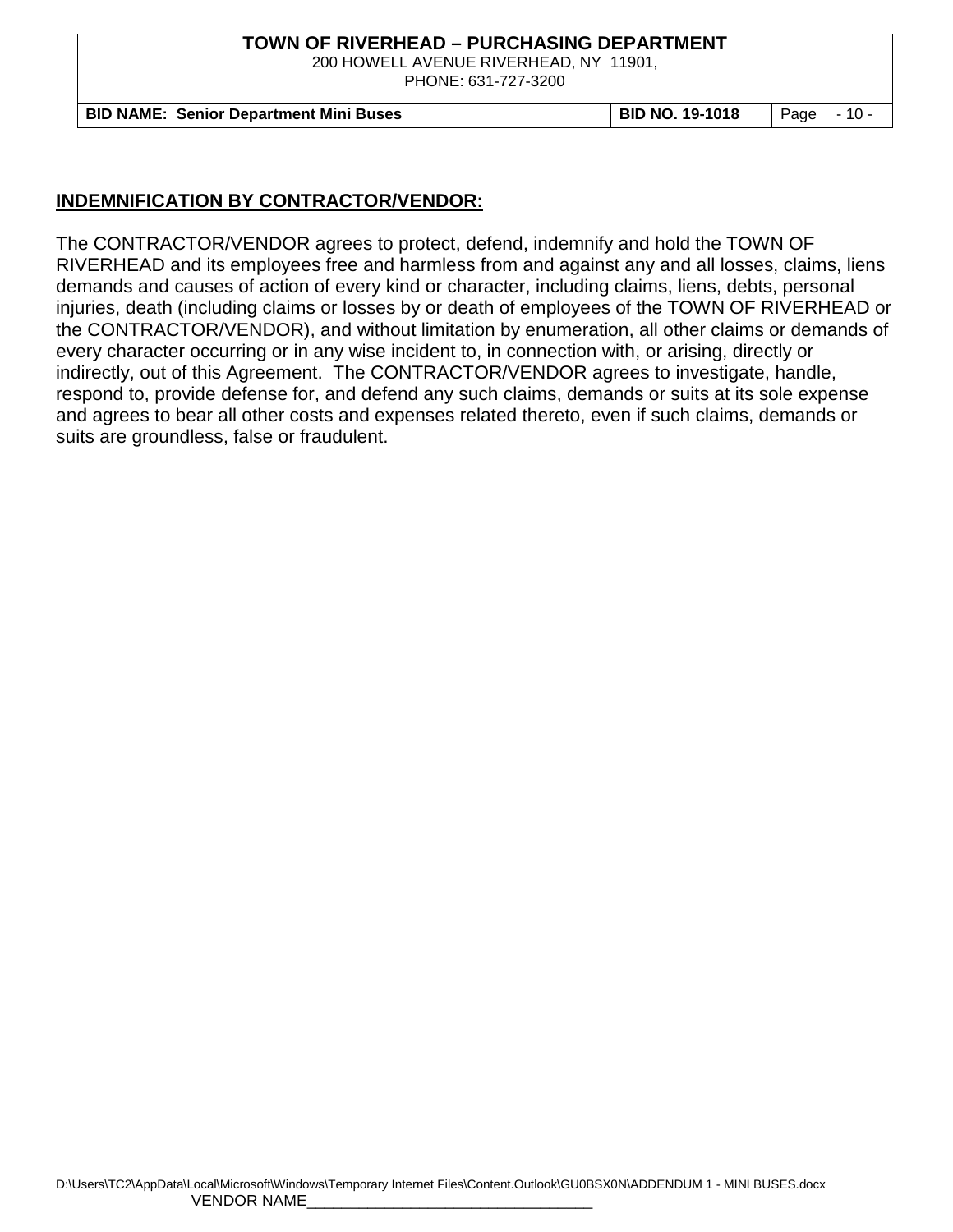200 HOWELL AVENUE RIVERHEAD, NY 11901,

PHONE: 631-727-3200

**BID NAME: Senior Department Mini Buses BID NO. 19-1018** Page - 11 -

#### **GENERAL SPECIFICATIONS**

## **1.0 SCOPE**

The purpose of this document is to establish the price for the purchase and delivery of one (1) new 14-PASSENGER SEAT MINI BUS and one (1) new 16-PASSENGER SEAT and 2- WHEELCHAIR CAPACITY MINI BUS. The equipment will be delivered to the TOWN OF RIVERHEAD Municipal Garage located at **1412 ROUTE 58, RIVERHEAD, NY 11901**. The equipment is to be delivered with implements and accessories as noted in the detailed specifications. The equipment shall be fully operational and complete.

#### **2.0 BID OPENING TIME**

Bid will be opened at the TOWN CLERKS OFFICE, 200 HOWELL AVENUE RIVERHEAD, NY 11901, NEW YORK 11901

| <b>BID NUMBER</b> | DATE OF OPENING | 'IME |
|-------------------|-----------------|------|
|                   |                 |      |

19-1018 OCTOBER 18, 2019 11:00 A.M.

**Vendors are urged to hand deliver or mail bids in early. Late bids will not be accepted and will be returned unopened to the vendor**. Do not rely on overnight delivery services since they are very often unreliable.

#### **3.0 METHOD OF AWARD**

Bid shall be awarded to the lowest responsive, responsible bidder meeting the stated requirements.

#### **4.0 UNBALANCED BIDS**

The Purchasing Agent reserves the right to reject any and all bids not deemed for the best interest of the Town and to reject as informal such bids, as in her opinion, are incomplete, conditional, obscure, or which contain irregularities of any kind including unbalanced bids. By an unbalanced bid, it is meant one in which the amount bid for one or more separate items is substantially out of line with current market prices for the materials and/or work covered thereby.

## **5.0 RESCIND OF AWARD**

After Purchasing has made an award, and all participating agencies are notified, there will be a \$250.00 charge to vendors who then discover a mistake in their bid award and want the award rescinded. It is costly for the Town to refigure bid awards, notify all agencies involved and change all our records. Vendors should take care figuring bids **prior to** submission. The vendor requesting a bid rescind will be billed by Purchasing. If the vendor does not pay the bill, the entire award may be rescinded and the vendor's responsibility will be questioned for future bids. If the successful vendor exhibits a history of backorders or delayed deliveries the TOWN OF RIVERHEAD reserves the right to rescind their award and the vendor's responsibility will be questioned for future bids.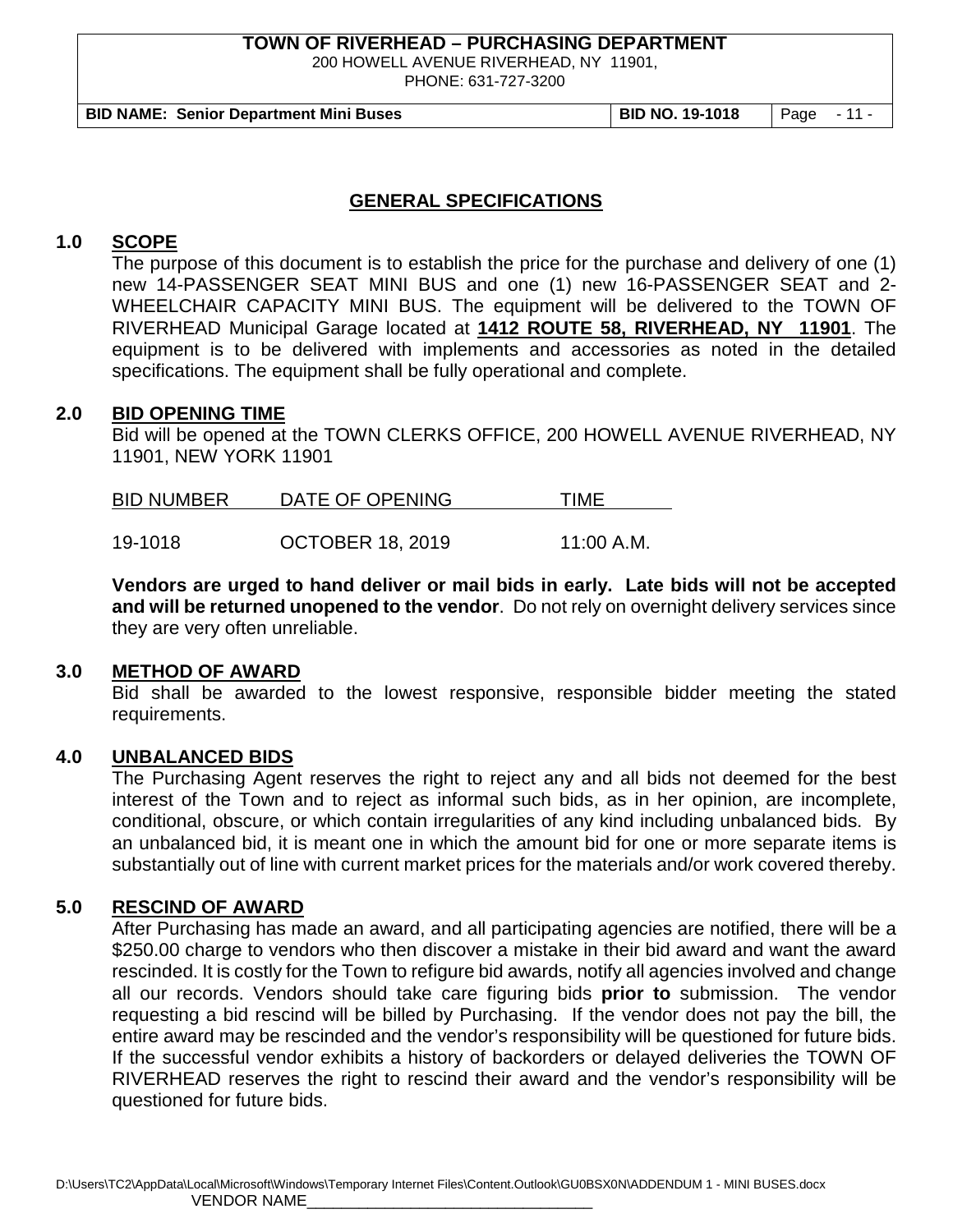200 HOWELL AVENUE RIVERHEAD, NY 11901,

PHONE: 631-727-3200

## **6.0 ERRORS**

Any errors in the bid award, which are the fault of the Town, must be forwarded, in writing, to the TOWN OF RIVERHEAD Purchasing Department within five (5) working days of the notification of award. No corrections will be made beyond that date. If errors on the part of the Town are discovered too late to be corrected we will issue a "no award" on those affected items and rebid or quote at a later date.

## **7.0 CONTRACT PERIOD**

The contract period shall be from date of award through satisfactory delivery of all equipment ordered.

## **8.0 BID RESERVATIONS**

Bids submitted shall remain in effect for forty-five (45) days past the date of bid opening.

## **9.0 INSURANCE**

See attached STANDARD INSURANCE REQUIREMENTS.

## **10.0 CERTIFICATION**

The submission of this bid certifies that the bidder has read, is familiar with, and will comply with any and all segments of these specifications, to include but not limited to: Cover Letter, General Conditions, Insurance Requirements, Product Specifications and Conditions, Delivery and Backorder Requirements (as applicable).

## **11.0 NON-COLLUSIVE STATEMENT**

The submission of this statement certifies that the prices in this bid have been arrived at independently without collusion, consultation, communication, or agreement for the purpose of restricting competition, as to any matter relating to such prices with any other bidder or with any competitor.

## **12.0 GUARANTEED TIME OF DELIVERY**

The Town must receive all products ordered within the time estimated by the vendor on the bid return sheet. All delivery locations are within the boundaries of the TOWN OF RIVERHEAD and are specified on individual purchase orders. In the event the successful bidder fails to deliver the specified items in good order within the time frame allowed, the TOWN OF RIVERHEAD reserves the right to purchase the product elsewhere, and any excess cost to the TOWN OF RIVERHEAD will be absorbed by such delinquent successful bidder.

Unloading of items from the delivery truck and the safe and secure placement of the items in the designated area is the responsibility of the successful vendor and the Town accepts no responsibility for unloading and placing the items.

## **13.0 PRICE**

Prices shall be net FOB any point in the TOWN OF RIVERHEAD, New York. Price quoted shall include all delivery costs.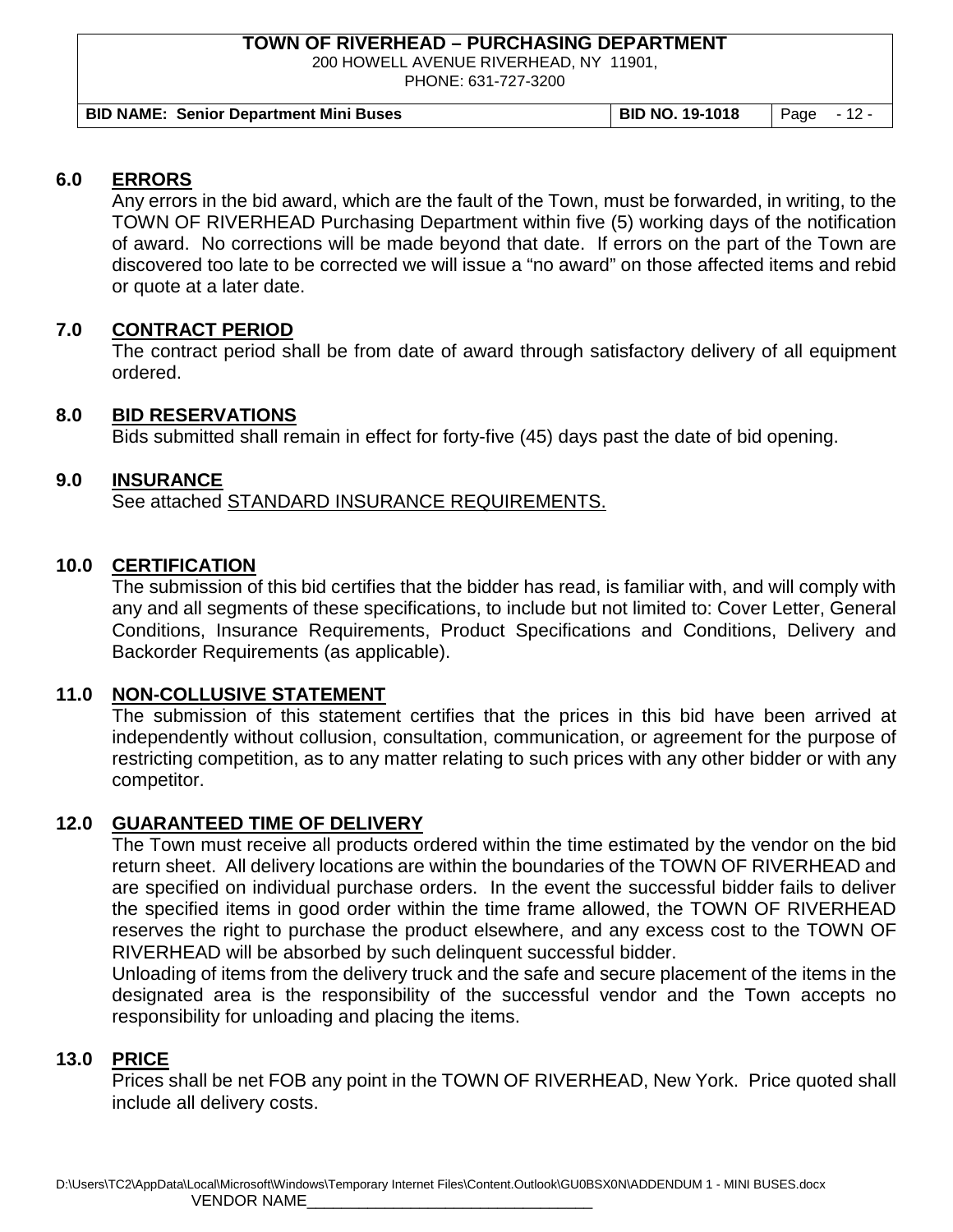200 HOWELL AVENUE RIVERHEAD, NY 11901,

PHONE: 631-727-3200

## **14.0 PAYMENT**

Payments cannot be processed by the Town facilities until contract items have been delivered in satisfactory condition with an invoice referring to the TOWN OF RIVERHEAD Bid Item number for all individual items and mailed to the bill to address indicated on the Purchase Order. All items will be billed at the bid price in effect at the time the order is placed.

## **15.0 NYS/ ANY NY COUNTY/EASTERN SUFFOLK BOCES CO-OP CONTRACTS**

The Town reserves the right to purchase items included in this bid from New York State and any NY County and CO-OP Contracts when available.

## **16.0 REGULATIONS / QUALITY**

All products must meet Town of Riverhead specifications. Any deviations from the specifications, supported by documentation, shall be considered sufficient cause for immediate cancellation of the contract. All products must meet all applicable Local, State, and Federal Regulations.

## **17.0 BRAND NAME**

Alternative or "or equal" item must be equal in quality, and specifications. The Town's decision as to the acceptance of the product as equal will be final. The use of a brand name is for the purpose of describing the standards of quality, performance and characteristics desired and is not intended to limit or restrict competition.

## **18.0 INFORMATION TO BE FURNISHED WITH BID**

It is the responsibility of the bidder to offer a product that meets the minimum specifications of the Town as listed.

The bidder must submit with his bid detailed specifications, circulars, and all necessary data on the equipment to be furnished. If the equipment offered differs from the provisions listed, such differences must be explained in detail. The Town, however, reserves the right to request any additional information deemed necessary for the proper evaluation of bids. Failure to provide samples or data as specified by the Town may result in rejection of the bid.

The bidder shall indicate the manufacturer's name and the catalog reference or model number of the item or items offered.

## **19.0 WARRANTY / GUARANTEE**

Please see detailed specifications. Please note if defects occur during this time, the defective items shall be replaced or corrected by the contractor without cost to the Town except where it shall be clearly shown that the defect is due to misuse and not to faulty manufacture. The bidder must include a copy with the bid response.

## **20.0 QUANTITIES**

The TOWN OF RIVERHEAD intends to purchase at least one (1) unit of each seating capacity under this contract if funding allows but may order less or more, if necessary. However, the contractor must furnish the quantity actually ordered.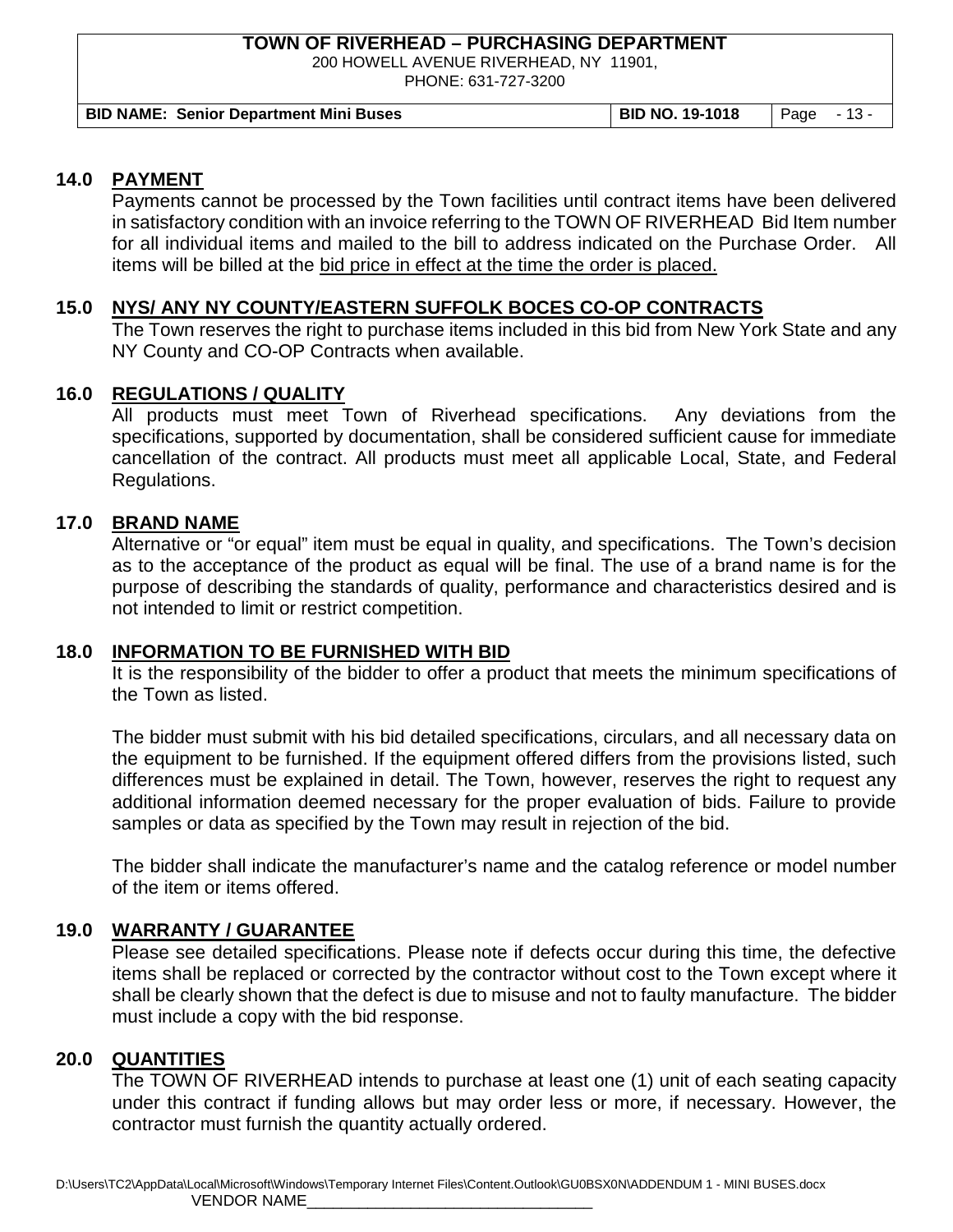200 HOWELL AVENUE RIVERHEAD, NY 11901,

PHONE: 631-727-3200

**BID NAME: Senior Department Mini Buses BID NO. 19-1018** Page - 14 -

#### **21.0 EXCEPTIONS**

When a vendor qualifies a bid by requiring a specific dollar amount or quantity of product must be purchased, or in any way qualifies the bid, the Town may reject it.

## **22.0 COMPLETION OF REQUIRED INFORMATION-PRICES, NOTATIONS, AND MISTAKES**

Bidder must fill in all applicable spaces on the bid proposal form. The information must be in typed figures or printed legibly in black ink. Mistakes may be crossed out and corrections typed or printed adjacent to the mistake and initialed in ink by the person who signs the bid. Under no circumstances should white out, correction tape, etc. be used on the bid proposal forms. Bids that use white out or correction tape may be disqualified as non-responsive.

All lines must have an indication of bidder's response whether it be "0", "NA", "--@", or a dollar figure. All lines must be filled in to indicate bidder's acknowledgment of the request. Bids that do not have all applicable lines filled in on bid sheet may be disqualified as a non-responsive bid. There can be no assumption of "no charge" when lines are left blank.

#### **23.0 SUSPENSION AND DEBARMENT**

By submission of this bid and signing bid form, bidder certifies that its organization, its principals and any sub-recipients are not currently suspended or debarred from doing business with the State of New York or Federal Government.

#### **24.0 BID SECURITY/BOND** Not applicable.

## **25.0 INSPECTION**

The TOWN OF RIVERHEAD reserves the right to visit and inspect the facilities of each bidder to ascertain that the services desired can in fact be provided. When, in the opinion of the Purchasing Agent, the facilities and/or proposal of a bidder are not adequate to provide the services required, such bid and/or proposal may be rejected, and awarded to a bidder whose facilities and/or proposal are considered to be in the best interest of the Town.

## **26.0 CONFORMITY**

All bidders must conform to the final approved specifications.

#### **27.0 SPECIFIED MATERIALS**

In all cases, materials must be furnished as specified; but where brand names are used, consider the term "or approved equal" to follow.

#### **28.0 MUNICIPAL EXEMPT STATUS**

The Town is exempt from the payment of Federal, State and local taxes. Taxes must not be included in proposal prices. The Town will furnish necessary exemption paperwork upon request.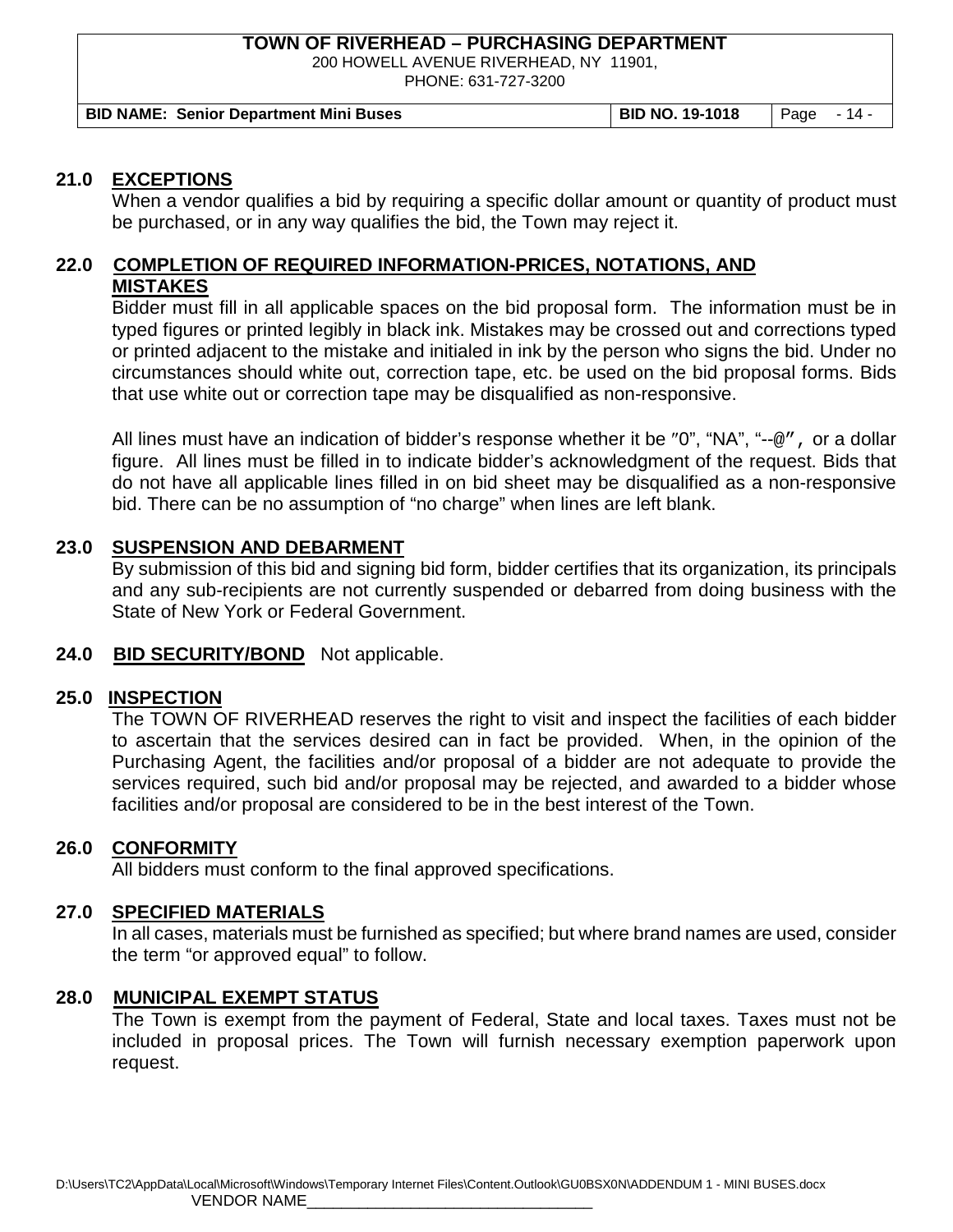200 HOWELL AVENUE RIVERHEAD, NY 11901,

PHONE: 631-727-3200

**BID NAME: Senior Department Mini Buses BID NO. 19-1018** Page - 15 -

#### **29.0 QUOTED PRICE REQUIREMENTS**

The price quoted in any proposal shall include all items of labor, material, tools, equipment and other costs necessary to fully complete the manufacture and delivery of the items pursuant to these specifications to be delivered to the Town.

## **30.0 COMPLETION DATE REQUIREMENTS**

Bidder shall submit the earliest possible completion date with his bid. Receipt of the equipment from the contractor's authorized representative or on common carrier's manifest by the Town will constitute delivery. The delivery date of the completed equipment shall be determined at the time of Award based on the delivery time specified by the bidder in his Bid Return Sheet. The bidder shall notify the Town at least two days before delivery of the date on which the equipment will be delivered. In the event of delay in the completion of the delivery of the equipment beyond the date the successful bidder specified, the Town may consider contract cancellation.

#### **31.0 ACCEPTANCE DATE**

The acceptance date of the items will be determined after the items have been delivered and inspected for damage.

#### **32.0 DELAYED DELIVERY**

In the event delivery of completed products under this contract shall be necessarily delayed because of strike, injunctions, government controls or by reason or any other cause of circumstance beyond the control of the contractor, the time of completion of delivery shall be extended by a number of days to be determined in each instance by mutual agreement between the Town and the Contractor.

## **33.0 MUNICIPAL INDEMNIFICATION**

The successful bidder must agree to save, keep, bear harmless and fully indemnify the Town and any of its officers, agents, or representatives from all damages, costs or expenses in law or equity that may at any time arise or be set up for an infringement of the patent rights of any person or persons in consequence of the use by the Town or by any of its officers, agents or representatives of articles supplied under the contract arising from bids submitted and of which the successful bidder and manufacturer are not lawfully entitled to sell, provided the Town gives the successful bidder and manufacturer prompt notice in writing of any suit and all information necessary to defend same.

## **34.0 INSPECTION OF EQUIPMENT**

Federal, State and /or the TOWN OF RIVERHEAD's representatives, upon approval by the contractor and manufacturer, shall have the right and shall be at the liberty to inspect, with the cooperation of the contractor and manufacturer, all materials and workmanship at any time during the manufacturing process and shall have the right to reject all materials and workmanship which do not conform with the specifications. The Town is under no duty to make such inspection; and if such inspection is made or not made, the contractor shall not be relieved of any obligation to furnish materials and workmanship strictly in accordance with specifications. All reports shall be submitted to the contractor and the manufacturer.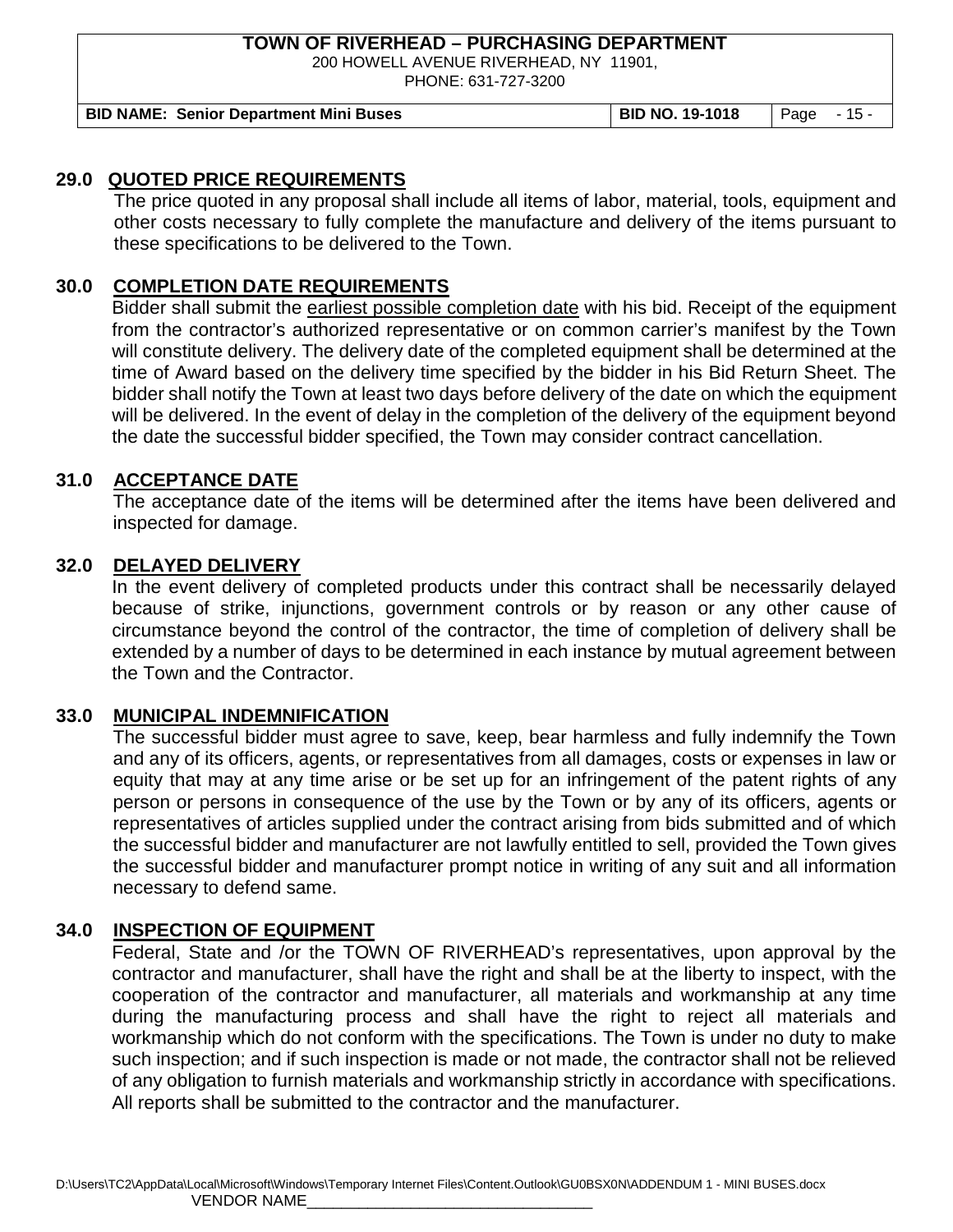200 HOWELL AVENUE RIVERHEAD, NY 11901,

PHONE: 631-727-3200

**BID NAME: Senior Department Mini Buses BID NO. 19-1018** Page - 16 -

#### **35.0 SINGLE BID PRICE ANALYSIS**

In the event a single bid is received, the Town will conduct a price analysis of the bid price prior to the award of the contract.

#### **36.0 DOCUMENTATION**

Following the Town's acceptance of the items, the contractor warrants that the title shall pass to the Town free and clear of all liens, mortgages, encumbrances, financing statements, security agreements, claims and demands of any character.

## **37.0 ASSIGNABILITY**

The town reserves the right, exercisable by notice to the contractor, to assign its rights and interest to purchase some or all of the items arising out of this contract to a third party.

#### **38.0 NOTICE OF DELIVERY**

The Town must be notified at least two business days in advance of delivery. The Town reserves the right to deny acceptance of delivery if this notice is not given. This notice is to be given to the ordering department at no charge to the Town.

#### **39.0 PARTS OMISSION**

No advantage shall be taken by the bidder in the omission of any parts or details, which are required to make the equipment complete even though such parts or details are not mentioned in these specifications. All units or parts not herein contained or specified shall be of the manufacturer's standard and shall conform in materials, designs or workmanship to the best known practice in the industry. All parts shall be new; and in no case will used, reconditioned or obsolete parts be accepted. Equipment throughout the bid items shall be so installed that it will be interchangeable among all other items of this type and manufacture.

## **40.0 LOCATIONS OF TECHNICAL SERVICE AND PARTS REPRESENTATIVES**

Bidder shall furnish with his bid the names and locations of technical service and parts representatives responsible for assisting the Town, as well as the location of the nearest establishment that will furnish a complete supply of parts and components for repair and maintenance of the equipment to be supplied.

## **41.0 LIQUIDATED DAMAGES**

The Contractor agrees that failure to complete the delivery under this contract within the specific time will result in the incurrence by the Town of additional costs. Therefore, if any item shall remain uncompleted or equipment shall remain undelivered after the time specified for completion or delivery, or after any authorized extension of time, the contractor shall pay the Town the sum listed below for each and every day, exclusive of Saturdays and Sundays, such installation or delivery remains uncompleted. Such monies are to be paid as liquidated damages to partially cover anticipated costs or losses to the Town, and not as a penalty: **\$ 50.00** per day.

#### **42.0 MINORITY AND WOMEN-OWNED BUSINESS ENTERPRISES**

D:\Users\TC2\AppData\Local\Microsoft\Windows\Temporary Internet Files\Content.Outlook\GU0BSX0N\ADDENDUM 1 - MINI BUSES.docx The Contractor/Vendor shall use its best efforts to afford minority and women-owned business enterprises the maximum practicable opportunity to participate in the performances of this contract. As used in this Contract, the term "minority and woman-owned business enterprise"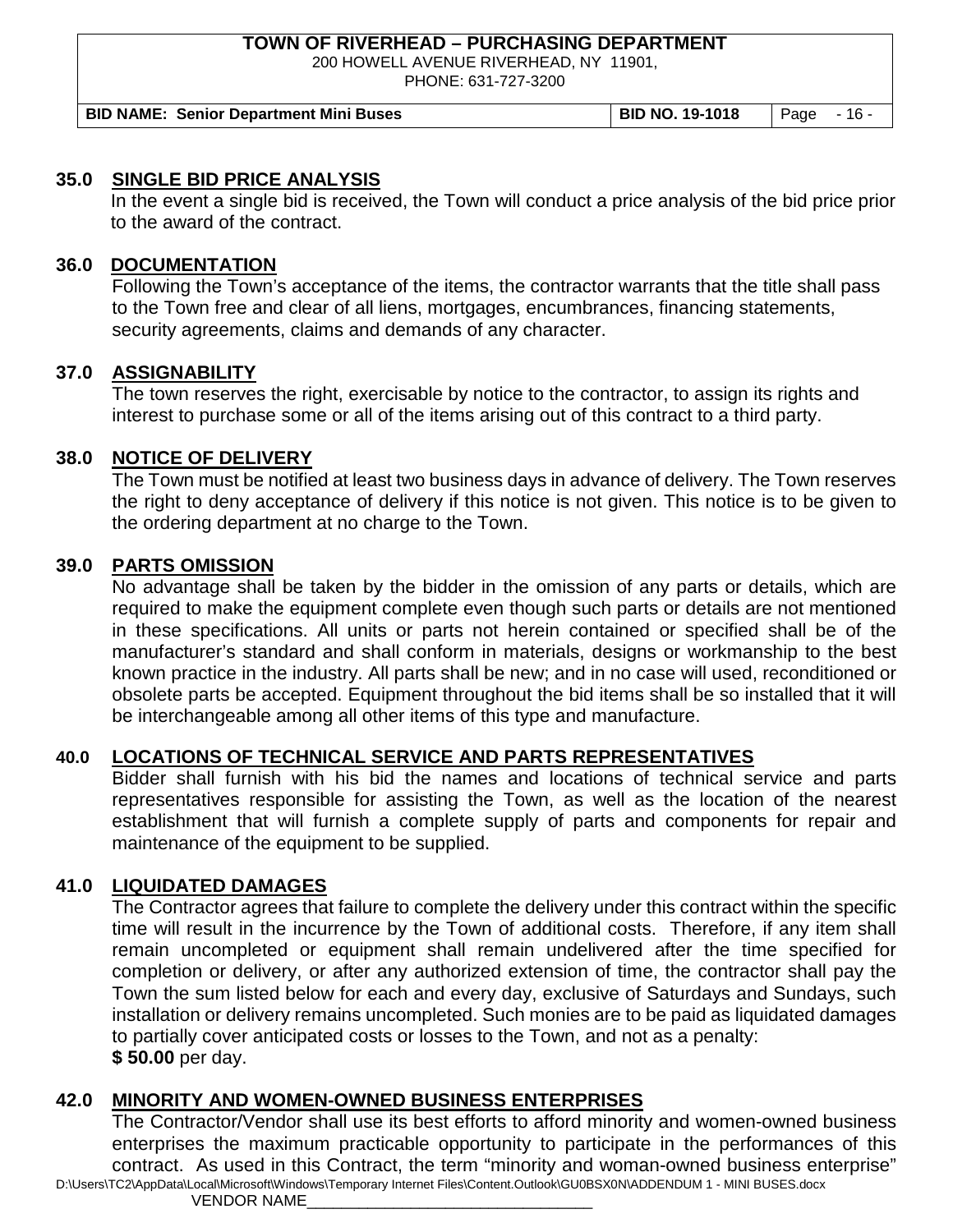200 HOWELL AVENUE RIVERHEAD, NY 11901, PHONE: 631-727-3200

| <b>BID NAME: Senior Department Mini Buses</b> | BID NO. 19-1018   Page - 17 - |  |
|-----------------------------------------------|-------------------------------|--|

means a business at least fifty-one (51) percent owned and controlled by minority group members or women. The Contractor/Vendor may rely on written representations by subcontractors regarding their status as minority and female business enterprises in lieu of an independent investigation.

## **43.0 IRANIAN ENERGY SECTOR DIVESTMENT**

Contractor/Proposer hereby represents that said Contractor/Proposer is in compliance with New York State General Municipal Law Section 103-g entitled "Iranian Energy Sector Divestment", in that said Contractor/Proposer has not:

(a) Provided goods or services of \$20 Million or more in the energy sector of Iran including but not limited to the provision of oil or liquefied natural gas tankers or products used to construct or maintain pipelines used to transport oil or liquefied natural gas for the energy sector of Iran; or

b) Acted as a financial institution and extended \$20 Million or more in credit to another person for forty-five days or more, if that person's intent was to use the credit to provide goods or services in the energy sector in Iran.

Any Contractor/Proposer who has undertaken any of the above and is identified on a list created pursuant to Section 165-a (3)(b) of the New York State Finance Law as a person engaging in investment activities in Iran, shall not be deemed a responsible bidder pursuant to Section 103 of the New York State General Municipal Law.

Except as otherwise specifically provided herein, every Contractor/Proposer submitting a bid/proposal in response to this Request for Bids/Request for Proposals must certify and affirm the following under penalties of perjury:

a) "By submission of this bid, each bidder and each person signing on behalf of any bidder certifies, and in the case of a joint bid, each party thereto certifies as to its own organization, under penalty of perjury, that to the best of its knowledge and belief, that each bidder is not on the list created pursuant to NYS Finance Law Section 165-a (3) (b)."

The TOWN OF RIVERHEAD will accept this statement electronically in accordance with the provisions of Section 103 of the General Municipal Law.

Except as otherwise specifically provided herein, any Bid/Proposal that is submitted without having complied with subdivision (a) above, shall not be considered for award. In any case where the Bidder/Proposer cannot make the certification as set forth in subdivision (a) above, the Bidder/Proposer shall so state and shall furnish with the bid a signed statement setting forth in detail the reasons therefore. The Town reserves its rights, in accordance with General Municipal Law Section 103-g to award the Bid/Proposal to any Bidder/Proposer who cannot make the certification, on a case-by-case basis under the following circumstances:

(1) The investment activities in Iran were made before April 12, 2012, the investment activities in Iran have not been expanded or renewed after April 12, 2012, and the Bidder/Proposer has adopted, publicized and is implementing a formal plan to cease the investment activities in Iran and to refrain from engaging in any new investments in Iran; or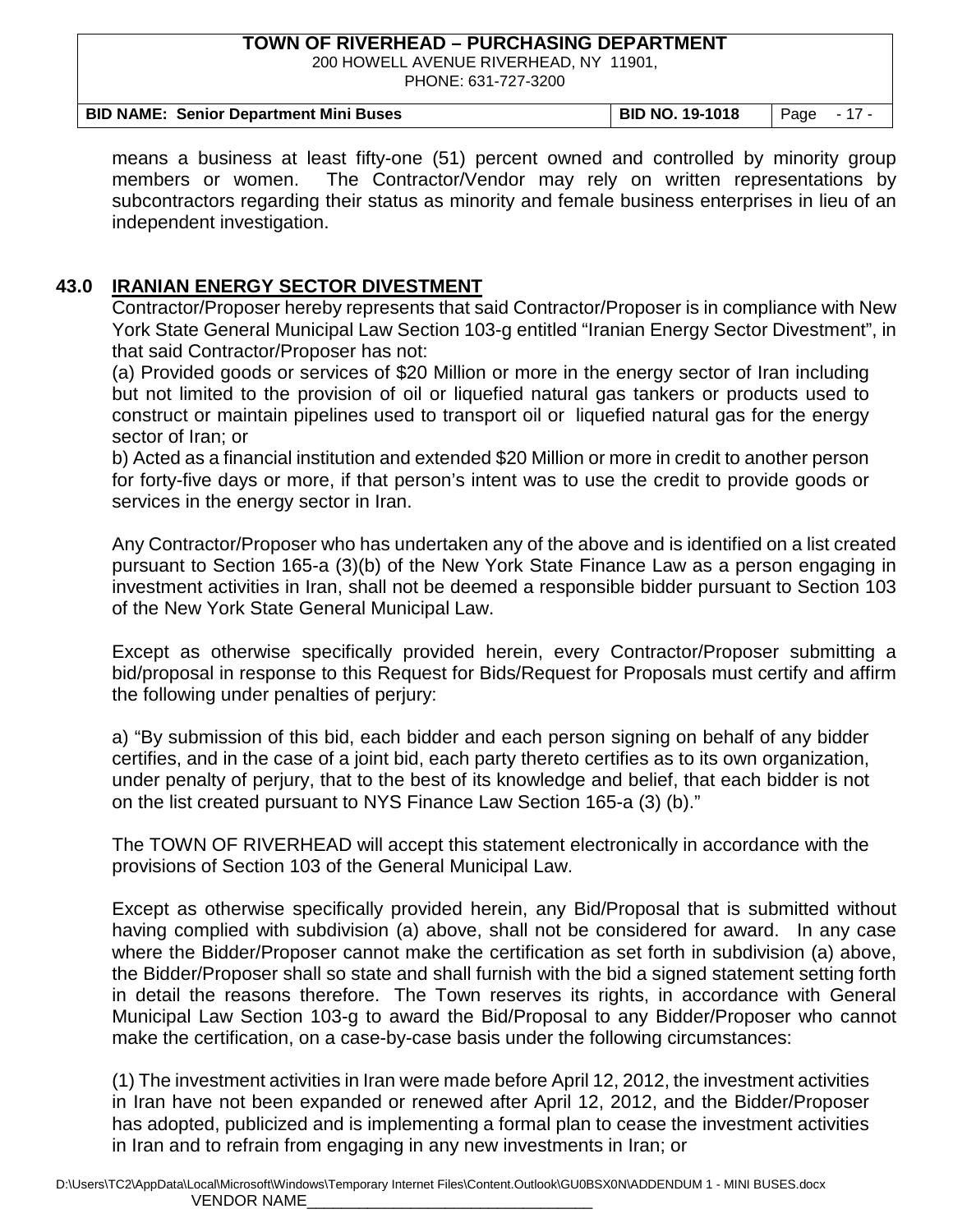200 HOWELL AVENUE RIVERHEAD, NY 11901,

PHONE: 631-727-3200

| <b>BID NAME: Senior Department Mini Buses</b> | <b>BID NO. 19-1018</b>   Page $-18$ - |  |
|-----------------------------------------------|---------------------------------------|--|

(2) The TOWN OF RIVERHEAD has made a determination that the goods or services are necessary for the Town to perform its functions and that, absent such an exemption, the TOWN OF RIVERHEAD would be unable to obtain the goods or services for which the Bid/Proposal is offered. Such determination shall be made by the Town in writing and shall be a public document.

#### **44.0 SPECIFICATIONS**

## **44.1 Scope of Work**

The purpose of this document is to establish the price for the purchase and delivery of one (1) 2019 model year 14-PASSENGER MINI BUS and one (1) 2109 model year 6-PASSENGER SEAT and 2-WHEELCHAIR CAPACITY MINI BUS. The equipment will be delivered to the TOWN OF RIVERHEAD Garage located at 1412 ROUTE 58, RIVERHEAD, NY 11901, New York. The equipment is to be delivered with implements and accessories as noted in the detailed specifications. The equipment shall be fully operational and complete.

#### **44.2 General**

The use of a brand name is for the purpose of describing the standards of quality, performance and characteristics desired and is not intended to limit or restrict competition.

The equipment is to be delivered with implements and accessories as noted in the detailed specifications.

The equipment furnished shall be the latest improved model in current production offered to commercial trade and shall be of quality workmanship and material. The bidder represents that all equipment offered under this specification shall be new.

All parts which are necessary for the unit to be completely assembled and ready for operation or which are normally furnished as standard equipment shall be included. All parts shall conform in strength, quality and workmanship to the accepted standards of the industry.

The equipment provided shall meet or exceed all Federal and State of New York health and safety regulations and standards in effect and applicable to equipment furnished at the time of manufacture.

The TOWN OF RIVERHEAD may require product testing prior to award to determine product suitability.

In the event that an alternate is bid, the TOWN OF RIVERHEAD reserves the right to request a demonstration of the specific model bid. Failure to furnish the demonstration would render the bid for the item as non-responsive.

Following are the minimum requirements. Bidders shall indicate their alternatives on the Proposal Form. Alternatives will be evaluated to determine if they meet the needs of the TOWN OF RIVERHEAD.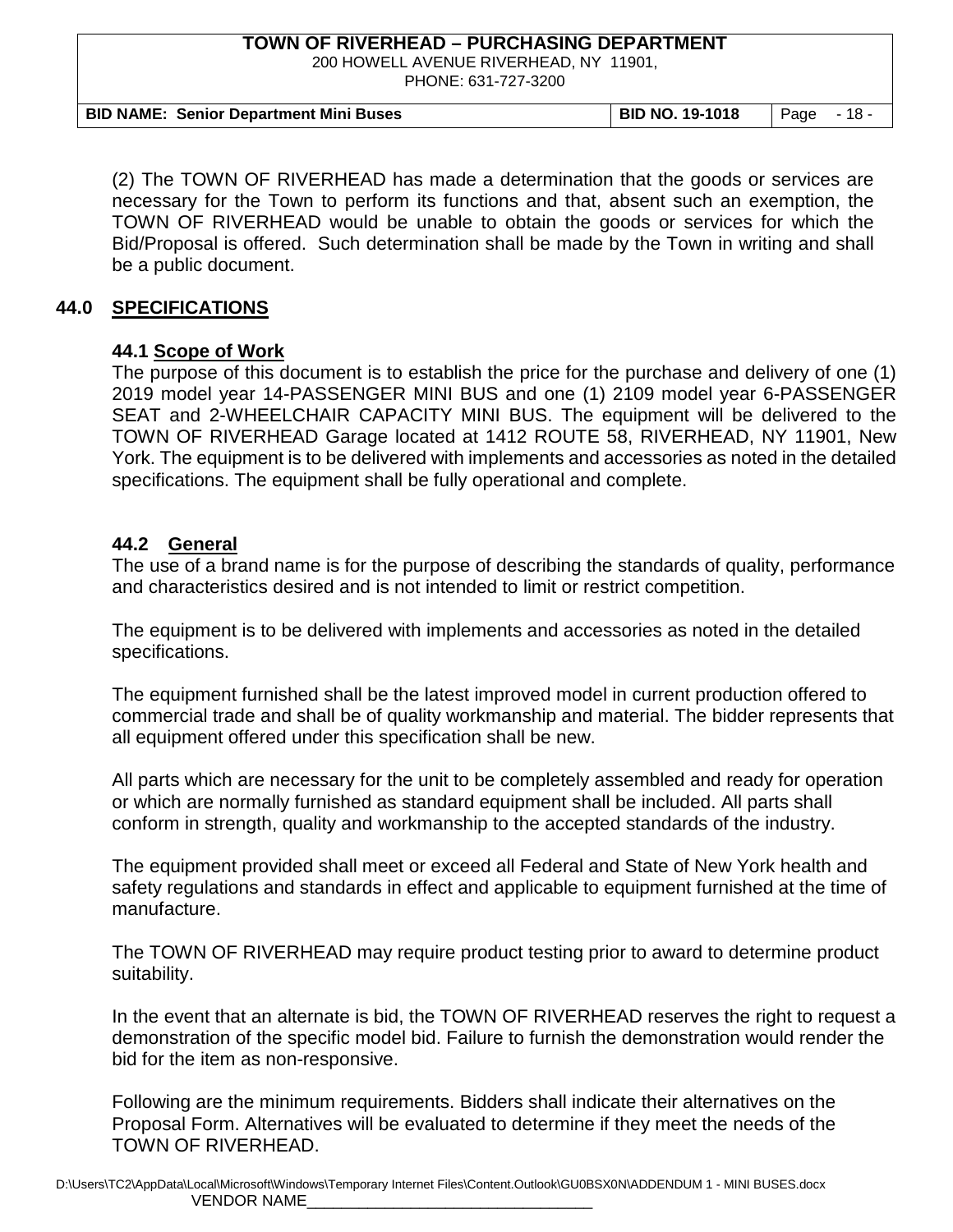200 HOWELL AVENUE RIVERHEAD, NY 11901,

PHONE: 631-727-3200

| <b>BID NAME: Senior Department Mini Buses</b> | BID NO. 19-1018 | $\vert$ Page $\vert$ - 19 - |
|-----------------------------------------------|-----------------|-----------------------------|

## **44.3 Detailed Specifications**

The intent of these specifications is to describe the minimum purchase requirements of a complete new and unused 2019 model year 14-PASSENGER MINI BUS and a complete new and unused 2019 model 16-PASSENGER SEAT and 2-WHEELCHAIR CAPACITY MINI BUS.

## **44.4 SPECIFICATIONS**

These specifications describe the 14-PASSENGER MINI BUS under consideration and are given to cover the most important construction and performance parameters– item by item.

| <b>ITEM</b>                                           | <b>YES</b> | <b>NO</b> | <b>OFFERED</b> |
|-------------------------------------------------------|------------|-----------|----------------|
|                                                       |            |           |                |
| <b>Exterior Color-White</b><br>$\bullet$              |            |           |                |
| <b>Interior Color-Gray</b><br>$\bullet$               |            |           |                |
| Engine-6.8Liter or approved equal<br>$\bullet$        |            |           |                |
| 6-speed Automatic Transmission<br>$\bullet$           |            |           |                |
| Driver's side step<br>$\bullet$                       |            |           |                |
| Passenger side running board<br>$\bullet$             |            |           |                |
| Door activated interior lights<br>$\bullet$           |            |           |                |
| Daytime running lamps<br>$\bullet$                    |            |           |                |
| Rear window Defogger<br>$\bullet$                     |            |           |                |
| Lift door ajar buzzer<br>$\bullet$                    |            |           |                |
| Window on curb side of bus<br>$\bullet$               |            |           |                |
| Arm rests on aisle seats<br>$\bullet$                 |            |           |                |
| <b>Vinyl Seats (Except Drivers Seat)</b><br>$\bullet$ |            |           |                |
| Vinyl Floor, Front and Rear<br>$\bullet$              |            |           |                |
| Power and heated mirrors                              |            |           |                |
| Air Conditioning<br>$\bullet$                         |            |           |                |
| Vehicle OEM-Option only                               |            |           |                |
| <b>Rear Heat and Air Conditioning</b><br>$\bullet$    |            |           |                |
| Vehicle OEM-Option only                               |            |           |                |
| AM-FM-CD Radio, Navigation system and                 |            |           |                |
| <b>Backup Camera</b>                                  |            |           |                |
| <b>DOT Package</b><br>$\bullet$                       |            |           |                |
| #5 Fire Extinguisher, Triangle Flare Kit,             |            |           |                |
| First Aid Kit, Body Fluid Kit                         |            |           |                |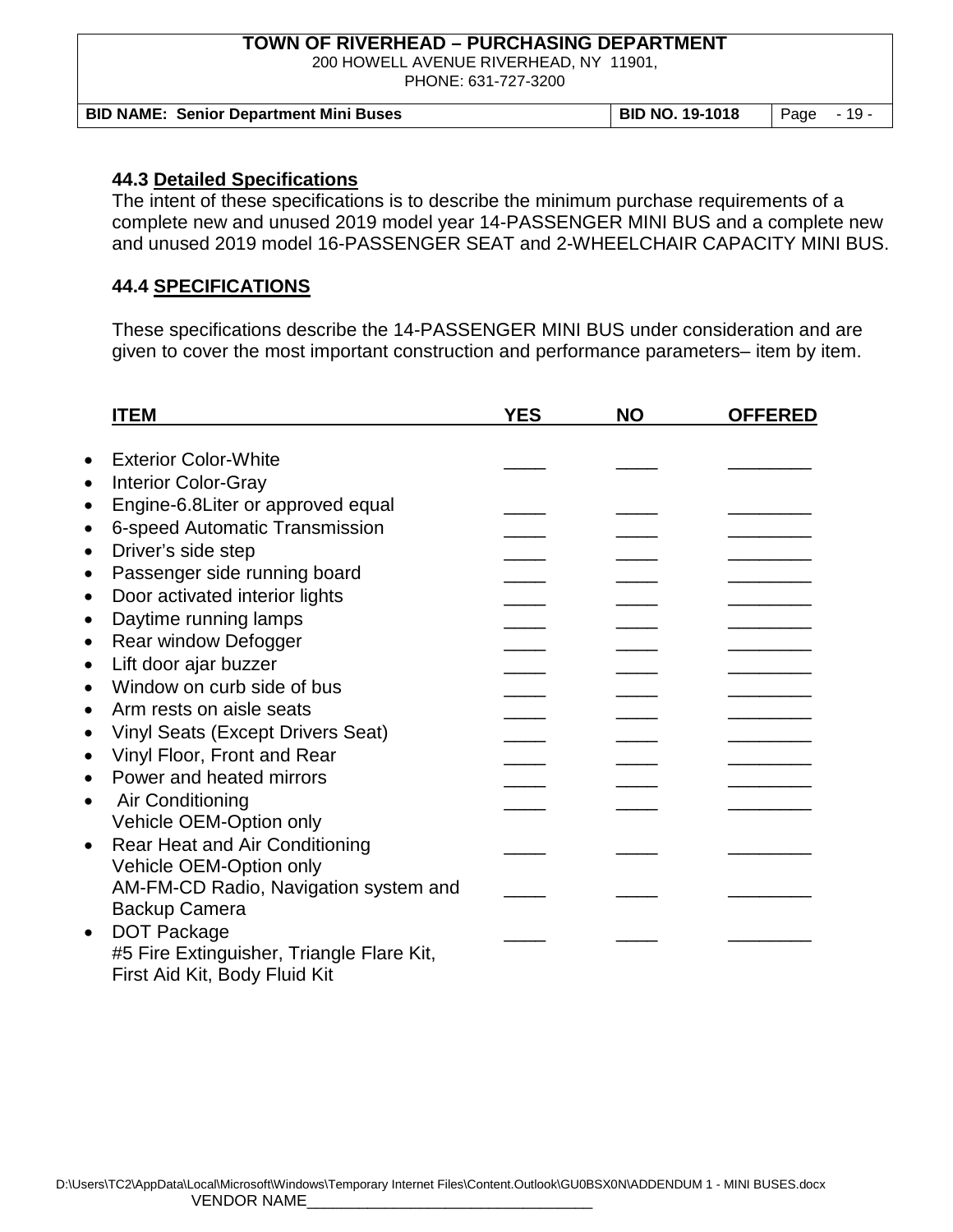200 HOWELL AVENUE RIVERHEAD, NY 11901,

PHONE: 631-727-3200

| <b>BID NAME: Senior Department Mini Buses</b> | BID NO. 19-1018 | Page - 20 - |  |
|-----------------------------------------------|-----------------|-------------|--|
|                                               |                 |             |  |

These specifications describe the 16-PASSENGER SEAT and 2-WHEELCHAIR CAPACITY MINI BUS under consideration and are given to cover the most important construction and performance parameters– item by item.

|           | <b>ITEM</b>                               | <b>YES</b> | <b>NO</b> | <b>OFFERED</b> |
|-----------|-------------------------------------------|------------|-----------|----------------|
| $\bullet$ | <b>Exterior Color-White</b>               |            |           |                |
| $\bullet$ | <b>Interior Color-Gray</b>                |            |           |                |
|           |                                           |            |           |                |
| $\bullet$ | Engine-6.8Liter or approved equal         |            |           |                |
| $\bullet$ | 6-speed Automatic Transmission            |            |           |                |
| $\bullet$ | Driver's side step                        |            |           |                |
| $\bullet$ | Passenger side running board              |            |           |                |
| $\bullet$ | Door activated interior lights            |            |           |                |
| $\bullet$ | Daytime running lamps                     |            |           |                |
| $\bullet$ | Rear window Defogger                      |            |           |                |
| $\bullet$ | Lift door ajar buzzer                     |            |           |                |
| $\bullet$ | Window on curb side of bus                |            |           |                |
| $\bullet$ | Arm rests on aisle seats                  |            |           |                |
| $\bullet$ | <b>Vinyl Seats (Except Drivers Seat)</b>  |            |           |                |
| $\bullet$ | Vinyl Floor, Front and Rear               |            |           |                |
| $\bullet$ | Power and heated mirrors                  |            |           |                |
| $\bullet$ | Air Conditioning                          |            |           |                |
|           | Vehicle OEM-Option only                   |            |           |                |
| $\bullet$ | Rear Heat and Air Conditioning            |            |           |                |
|           | Vehicle OEM-Option only                   |            |           |                |
| $\bullet$ | AM-FM-CD Radio, Navigation system and     |            |           |                |
|           | <b>Backup Camera</b>                      |            |           |                |
| $\bullet$ | <b>DOT Package</b>                        |            |           |                |
|           | #5 Fire Extinguisher, Triangle Flare Kit, |            |           |                |
|           | First Aid Kit, Body Fluid Kit             |            |           |                |
| $\bullet$ | Wheelchair Access Door, dual panel        |            |           |                |
| $\bullet$ | Wheelchair Lift with 34" x 54" platform,  |            |           |                |
|           | platform safety belt, transversing yellow |            |           |                |
|           | platform handrails                        |            |           |                |
| $\bullet$ | Wheelchair passenger restraint system     |            |           |                |

## **45.5 Delivery and Training**

- a. Prices shall be net FOB any point in the TOWN OF RIVERHEAD, New York. Price quoted shall include all delivery costs.
- b. The Town must receive all products ordered within the time estimated by the vendor on the bid return sheet.
- c. The successful contractor shall provide training to the Town employees or other designees to be administered at the Town's facility.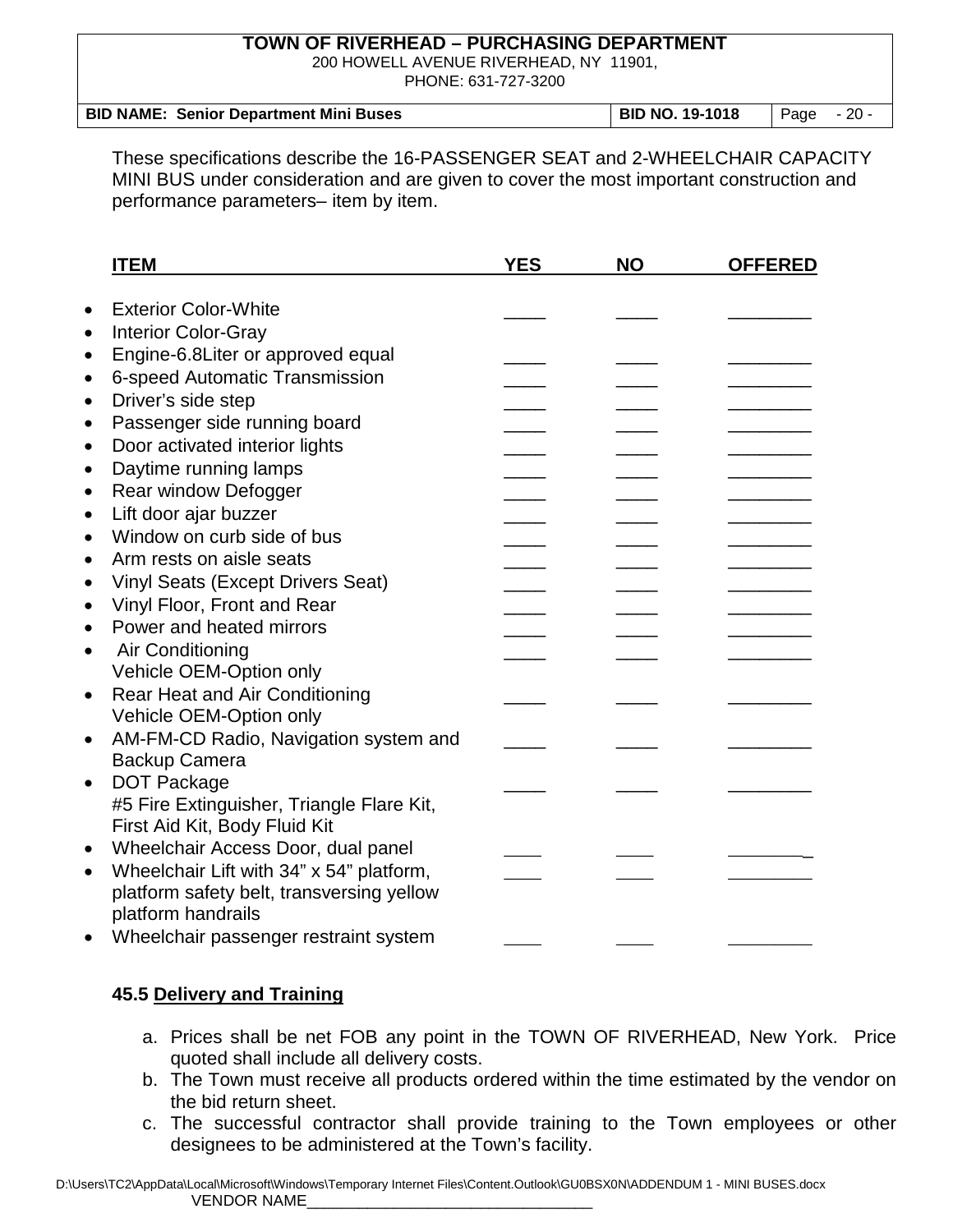200 HOWELL AVENUE RIVERHEAD, NY 11901, PHONE: 631-727-3200

**BID NAME: Senior Department Mini Buses BID NO. 19-1018** Page - 21 -

# **19-1018 PROPOSAL PACKAGE**

# **BID OPENS: OCTOBER 18, 2019**

# **NOTE: VENDORS MUST RETURN THIS DOCUMENT INTACT AND FILLED OUT COMPLETELY!!**

**Bidder must fill in all applicable spaces on the bid proposal form. The information must be in typed figures or printed legibly in black ink. Mistakes may be crossed out and corrections typed or printed adjacent to the mistake and initialed in ink by the person who signs the bid. Under no circumstances should white out, correction tape, etc. be used on the bid proposal forms. Bids that use white out or correction tape may be disqualified as non-responsive.**

**All lines must have an indication of bidder's response whether it be** ″**0", "NA", "--@", or a dollar figure. All lines must be filled in to indicate bidder's acknowledgment of the request. Bids that do not have all applicable lines filled in on bid sheet may be disqualified as a nonresponsive bid. There can be no assumption of "no charge" when lines are left blank.**

**Please do not remove any pages from this bid package!!! Make a copy for your records.** 

# **Thank you!**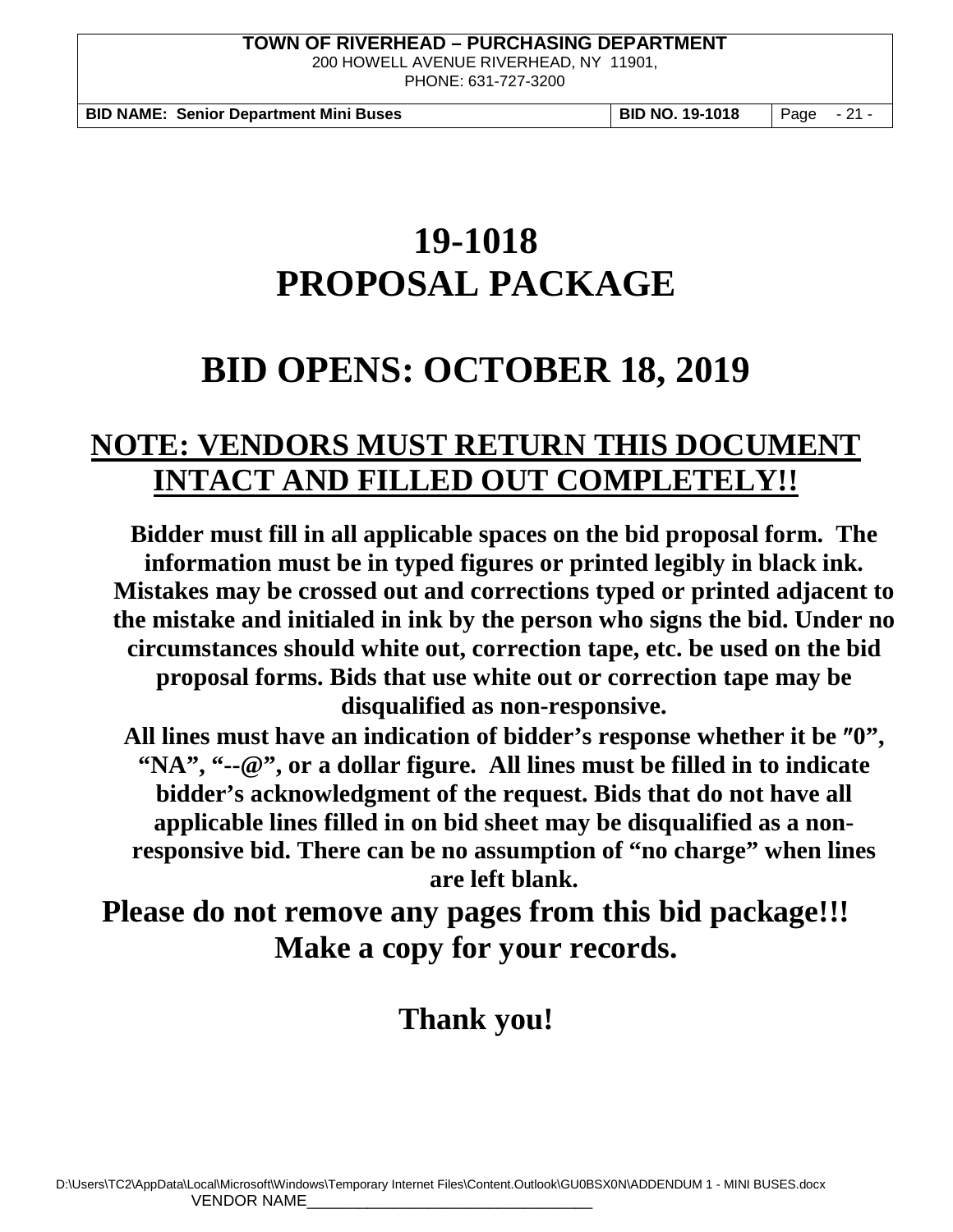200 HOWELL AVENUE RIVERHEAD, NY 11901,

PHONE: 631-727-3200

**BID NAME: Senior Department Mini Buses BID NO. 19-1018** Page - 22 -

# **BIDDER'S CHECK LIST**

Your response to our above referenced bid will be considered **unresponsive** and will be rejected if the following forms are not included at the time of the bid opening.

| Notarized Affidavit of Non-Collusion as required by NYS Law.                                                                                                                                                                                                                                                         |
|----------------------------------------------------------------------------------------------------------------------------------------------------------------------------------------------------------------------------------------------------------------------------------------------------------------------|
| As per specifications, the TOWN OF RIVERHEAD requires a current insurance<br>certificate, with the TOWN OF RIVERHEAD listed as additional insured, to be on<br>file in the Purchasing Department. You will be given five (5) business days from<br>notice of award to supply this form or the bid will be rescinded. |
| Vendor Information and Address Form.                                                                                                                                                                                                                                                                                 |
| <b>Employee Certification.</b>                                                                                                                                                                                                                                                                                       |
| Iranian Energy Divestment Certification.                                                                                                                                                                                                                                                                             |
| Reference Form.                                                                                                                                                                                                                                                                                                      |
| <b>Assumed Name Certification.</b>                                                                                                                                                                                                                                                                                   |
|                                                                                                                                                                                                                                                                                                                      |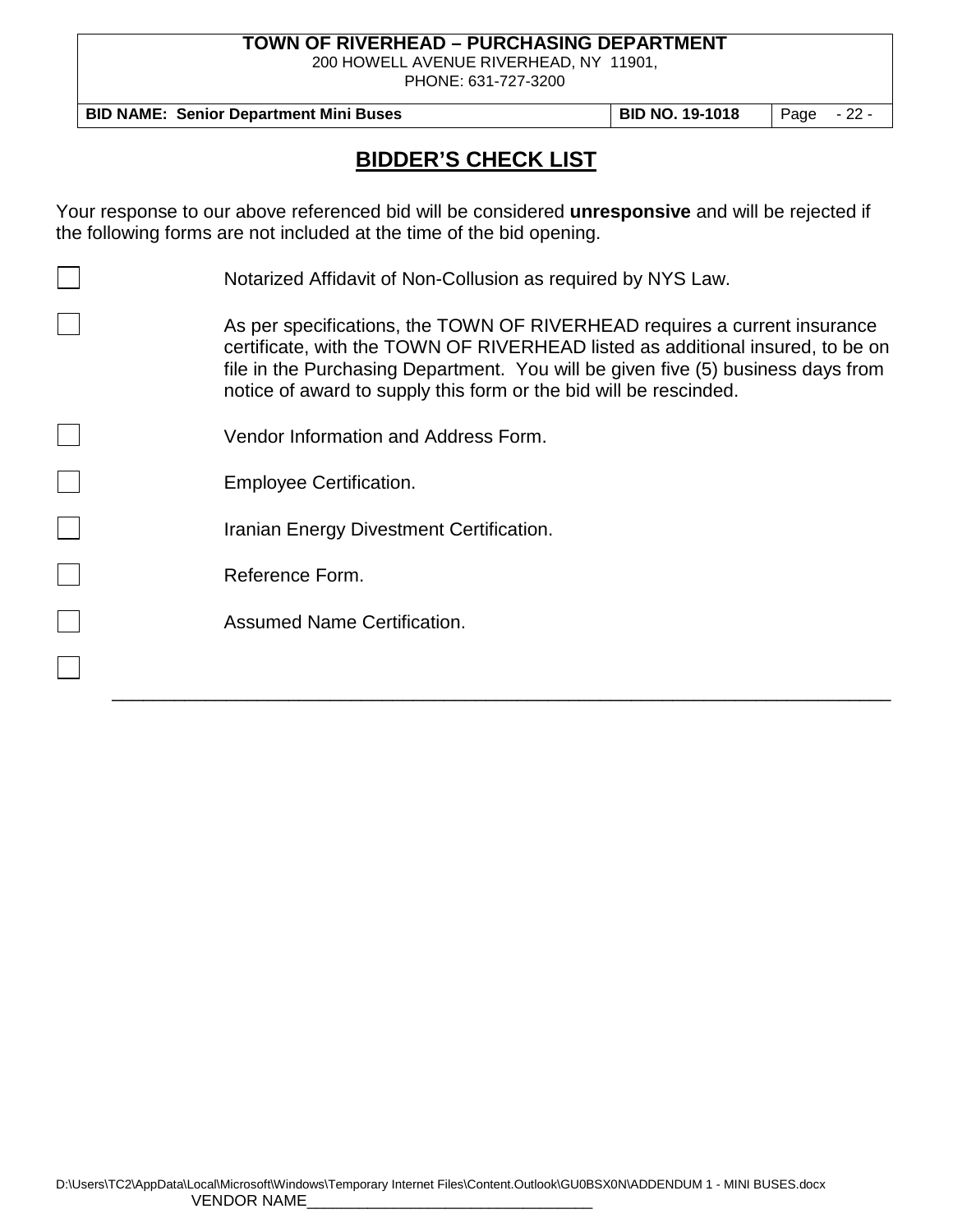200 HOWELL AVENUE RIVERHEAD, NY 11901,

PHONE: 631-727-3200

| BID NO. 19-1018<br><b>BID NAME: Senior Department Mini Buses</b> | Page - 23 - |
|------------------------------------------------------------------|-------------|
|------------------------------------------------------------------|-------------|

# **VENDOR INFORMATION SHEET**

|                                      |                                                  |                                                         | TYPE OF ENTITY:CORP._____________PARTNERSHIP___________INDIVIDUAL______________ |  |
|--------------------------------------|--------------------------------------------------|---------------------------------------------------------|---------------------------------------------------------------------------------|--|
|                                      | FEDERAL EMPLOYEE ID #: _________________________ |                                                         |                                                                                 |  |
|                                      | OR SOCIAL SECURITY #:________________________    |                                                         |                                                                                 |  |
|                                      |                                                  |                                                         |                                                                                 |  |
|                                      |                                                  | IF APPLICABLE: DATE FILED: ___________________          |                                                                                 |  |
|                                      |                                                  | STATE FILED: _________________________                  |                                                                                 |  |
| If a non-publicly owned Corporation: |                                                  |                                                         |                                                                                 |  |
|                                      |                                                  |                                                         |                                                                                 |  |
|                                      |                                                  | LIST PRINCIPAL STOCKHOLDERS: (5% of outstanding shares) |                                                                                 |  |
| LIST OFFICERS AND DIRECTORS:         |                                                  |                                                         |                                                                                 |  |
| <b>NAME</b>                          |                                                  | <b>TITLE</b>                                            |                                                                                 |  |
|                                      |                                                  |                                                         |                                                                                 |  |
|                                      |                                                  |                                                         |                                                                                 |  |
|                                      |                                                  |                                                         |                                                                                 |  |
| *If a partnership:                   |                                                  |                                                         |                                                                                 |  |
|                                      |                                                  |                                                         |                                                                                 |  |
| <b>LIST PARTNERS NAMES:</b>          |                                                  |                                                         |                                                                                 |  |
|                                      |                                                  |                                                         |                                                                                 |  |

D:\Users\TC2\AppData\Local\Microsoft\Windows\Temporary Internet Files\Content.Outlook\GU0BSX0N\ADDENDUM 1 - MINI BUSES.docx VENDOR NAME\_\_\_\_\_\_\_\_\_\_\_\_\_\_\_\_\_\_\_\_\_\_\_\_\_\_\_\_\_\_\_\_\_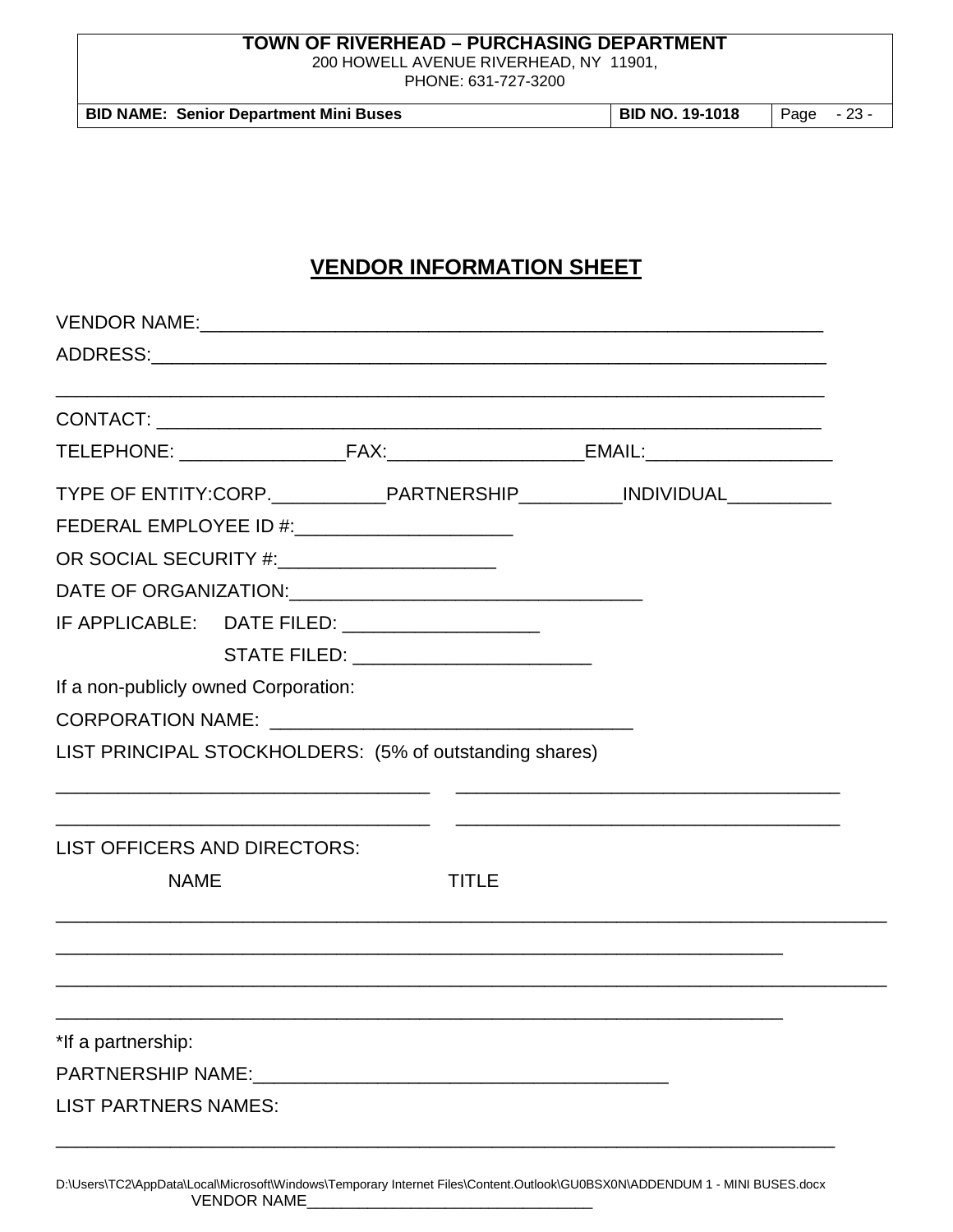200 HOWELL AVENUE RIVERHEAD, NY 11901,

PHONE: 631-727-3200

**BID NAME: Senior Department Mini Buses BID NO. 19-1018** Page - 24 -

## **CERTIFICATION**

\_\_\_\_\_\_\_\_\_\_\_\_\_\_\_\_\_\_\_\_\_\_\_\_\_\_\_\_\_\_\_\_\_\_\_\_\_\_\_\_\_\_\_\_\_\_\_\_\_\_\_\_\_\_\_\_\_\_\_\_\_\_\_\_\_\_\_\_\_\_\_\_\_\_\_

The undersigned hereby certifies that:

1. He/She is the contractor in the annexed contract or is a/an Partner/officer/director of the partnership/corporation named therein duly authorized to execute this certification.

2. By executing this document, the contractor certifies to the TOWN OF RIVERHEAD that:

(a) Contractor is aware of the provisions of the Federal Immigration and Nationality Act, including 8 US.C.A. 1324-4, which prohibits the employment of unauthorized aliens; and

(b) Contractor is in compliance with same;

3. Contractor is aware that the TOWN OF RIVERHEAD will rely on this certification in entering into the aforesaid agreement.

4. Contractor is aware that a violation of the provisions of the aforesaid Immigration and Nationality Act shall result in a material breach of this agreement and shall further result in Contractor being ineligible to participate in any TOWN OF RIVERHEAD bids for a period of one (1) year and from holding any contracts with the TOWN OF RIVERHEAD for said period.

Dated: \_\_\_\_\_\_\_\_\_\_\_\_\_\_\_\_\_\_\_\_\_\_\_\_\_\_\_

Name of Contractor: \_\_\_\_\_\_\_\_\_\_\_\_\_\_\_\_\_\_\_\_\_\_\_\_\_\_\_\_\_\_\_\_\_\_\_\_\_

Name of Signator: \_\_\_\_\_\_\_\_\_\_\_\_\_\_\_\_\_\_\_\_\_\_\_\_\_\_\_\_\_\_\_\_\_\_\_\_\_

Title of Signator: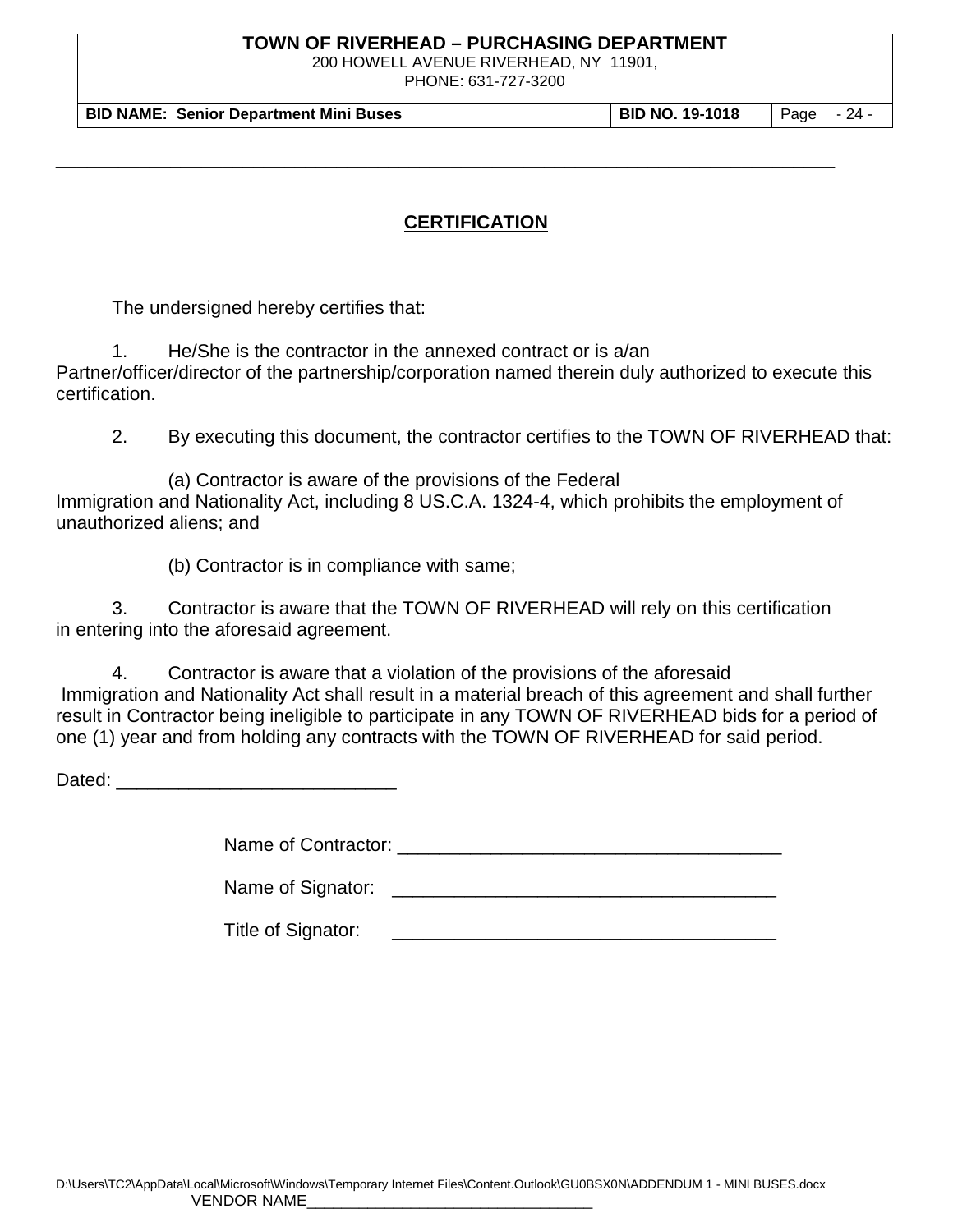200 HOWELL AVENUE RIVERHEAD, NY 11901,

PHONE: 631-727-3200

|  | <b>BID NAME: Senior Department Mini Buses</b> |  |
|--|-----------------------------------------------|--|
|--|-----------------------------------------------|--|

**BID NO. 19-1018** Page - 25 -

### **Certification Pursuant to Section 103-g Of the New York State General Municipal Law**

- A. By submission of this bid/proposal, each bidder/proposer and each person signing on behalf of any bidder/proposer certifies, and in the case of a joint bid, each party thereto certifies as to its own organization, under penalty of perjury, that to the best of its knowledge and belief that each bidder is not on the list created pursuant to paragraph (b) of subdivision 3 of Section 165-a of the New York State Finance Law.
- B. A Bid/Proposal shall not be considered for award, nor shall any award be made where the condition set forth in Paragraph A above has not been complied with; provided, however, that in any case the bidder/proposer cannot make the foregoing certification set forth in Paragraph A above, the bidder/proposer shall so state and shall furnish with the bid a signed statement which sets forth in detail the reasons therefore. Where Paragraph A above cannot be complied with, the Purchasing Unit to the political subdivision, public department, agency or official thereof to which the bid/proposal is made, or his designee, may award a bid/proposal, on a case by case business under the following circumstances:
	- 1. The investment activities in Iran were made before April 12, 2012, the investment activities in Iran have not been expanded or renewed after April 12, 2012, and the Bidder/Proposer has adopted, publicized and is implementing a formal plan to cease the investment activities in Iran and to refrain from engaging in any new investments in Iran; or
	- 2. The political subdivision makes a determination that the goods or services are necessary for the political subdivision to perform its functions and that, absent such an exemption, the political subdivision would be unable to obtain the goods or services for which the contract is offered. Such determination shall be made in writing and shall be a public document.

\_\_\_\_\_\_\_\_\_\_\_\_\_\_\_\_\_\_\_\_\_\_\_\_\_\_\_\_\_\_\_\_\_\_ **Signature** 

\_\_\_\_\_\_\_\_\_\_\_\_\_\_\_\_\_\_\_\_\_\_\_\_\_\_\_\_\_\_\_\_\_\_\_ **Title** 

\_\_\_\_\_\_\_\_\_\_\_\_\_\_ \_\_\_\_\_\_\_\_\_\_\_\_\_\_\_\_\_\_\_\_\_\_\_\_\_\_\_\_\_\_\_\_\_\_\_ Date **Company Name**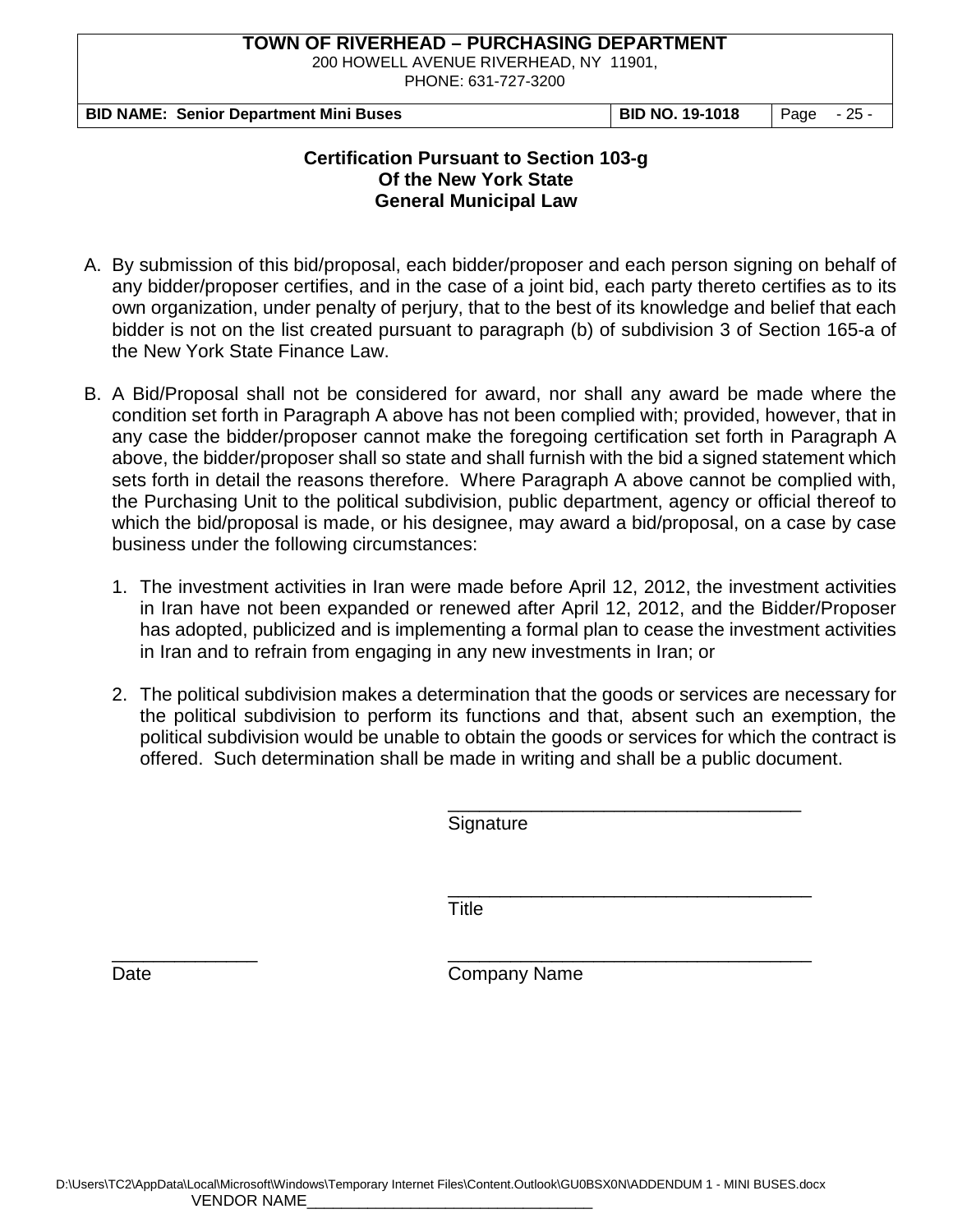200 HOWELL AVENUE RIVERHEAD, NY 11901,

PHONE: 631-727-3200

**BID NAME: Senior Department Mini Buses BID NO. 19-1018** Page - 26 -

# **REFERENCE FORM**

All bidders will be required to complete this form providing three (3) references of past performance. References should involve projects and/or service situations of similar size and scope to this bid. References must have had dealings with the Bidder within the last thirty-six (36) months. The Town reserves the right to contact any or all of the references supplied for an evaluation of past performance in order to establish the responsibility of the Bidder before the actual award of the bid and/or contract. Completion of the reference form is required.

| 1) Reference Name:    | <u> 1989 - Johann John Stone, market fra de franceske foarmen fan de ferske fan de ferske fan de ferske fan de f</u> |  |
|-----------------------|----------------------------------------------------------------------------------------------------------------------|--|
| Address:              |                                                                                                                      |  |
|                       |                                                                                                                      |  |
| Telephone:            | <u> 1980 - Johann Barn, amerikan bernama di sebagai bernama dalam bernama dalam bernama dalam bernama dalam bern</u> |  |
| <b>Contract Date:</b> |                                                                                                                      |  |
|                       |                                                                                                                      |  |
| 2) Reference Name:    |                                                                                                                      |  |
| Address:              |                                                                                                                      |  |
|                       |                                                                                                                      |  |
| Telephone:            |                                                                                                                      |  |
| <b>Contract Date:</b> |                                                                                                                      |  |
|                       |                                                                                                                      |  |
| 3) Reference Name:    |                                                                                                                      |  |
| Address:              | <u> 1989 - Jan James James James James James James James James James James James James James James James James J</u> |  |
|                       |                                                                                                                      |  |
| Telephone:            |                                                                                                                      |  |
| <b>Contract Date:</b> |                                                                                                                      |  |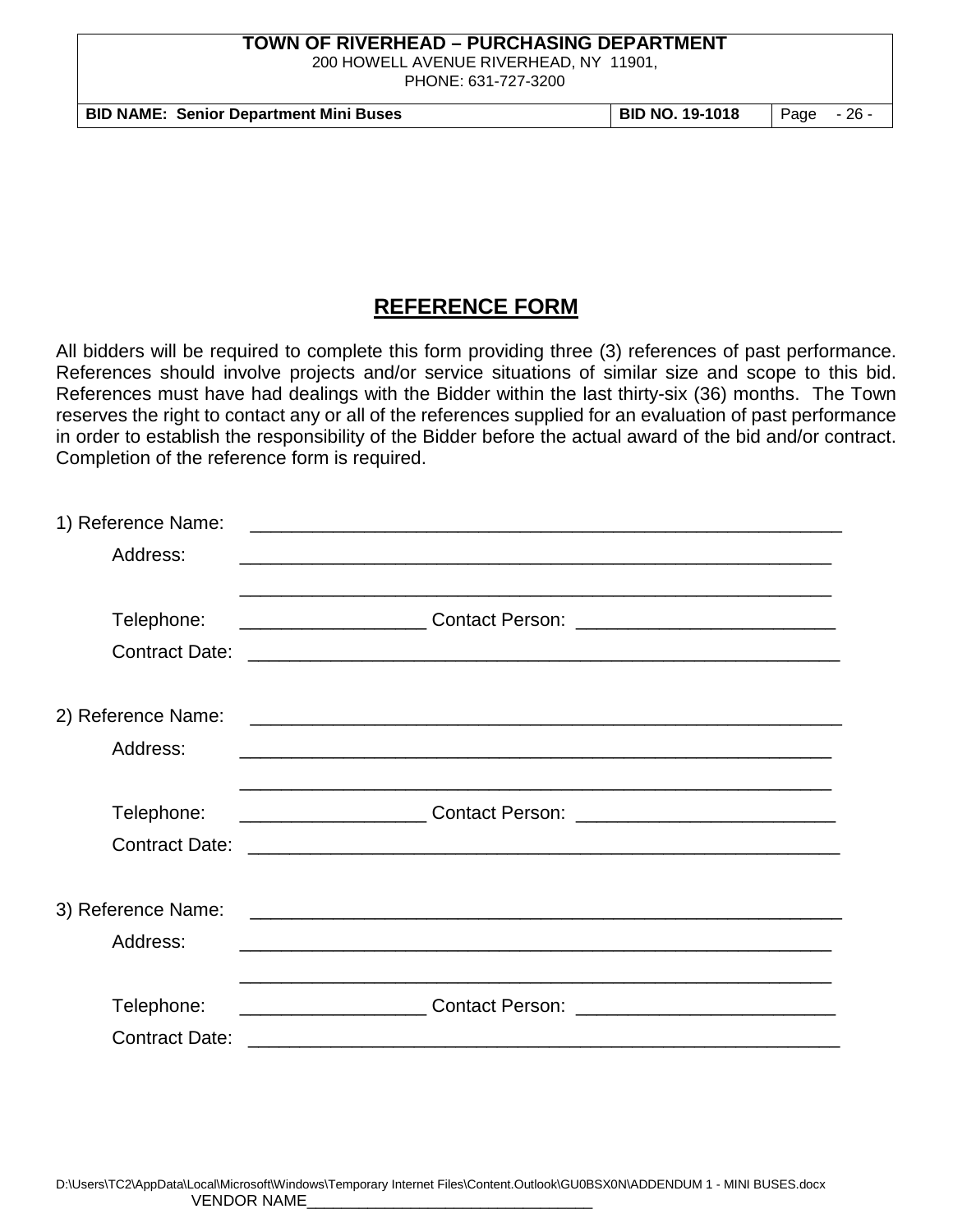200 HOWELL AVENUE RIVERHEAD, NY 11901,

PHONE: 631-727-3200

**BID NAME: Senior Department Mini Buses BID NO. 19-1018** Page - 27 -

## **AFFIDAVIT OF NON-COLLUSION**

I hereby attest that I am the person responsible within my firm for the final decision as to the prices(s) and amount of this bid or, if not, that I have written authorization, enclosed herewith, from that person to make the statements set out below on his or her behalf and on behalf of my firm.

I further attest that:

- 1. The price(s) and amount of this bid have been arrived at independently, without consultation, communication or agreement for the purpose of restricting competition with any other contractor, bidder or potential bidder.
- 2. Neither the price(s), nor the amount of this bid, have been disclosed to any other firm or person who is a bidder or potential bidder on this project, and will not be so disclosed prior to bid opening.
- 3. No attempt has been made or will be made to solicit, cause or induce any firm or person to refrain from bidding on this project, or to submit a bid higher than the bid of this firm, or any intentionally high or noncompetitive bid or other form of complementary bid.
- 4. The bid of my firm is made in good faith and not pursuant to any agreement or discussion with, or inducement from any firm or person to submit a complementary bid.
- 5. My firm has not offered or entered into a subcontract or agreement regarding the purchase of materials or services from any other firm or person, or offered, promised or paid cash or anything of value to any firm or person, whether in connection with this or any other project, in consideration for an agreement or promise by an firm or person to refrain from bidding or to submit a complementary bid on this project.
- 6. My firm has not accepted or been promised any subcontract or agreement regarding the sale of materials or services to any firm or person, and has not been promised or paid cash or anything of value by any firm or person, whether in connection with this or any project, in consideration for my firm's submitting a complementary bid, or agreeing to do so, on this project.
- 7. I have made a diligent inquiry of all members, officers, employees, and agents of my firm with responsibilities relating to the preparation, approval or submission of my firm's bid on this project and have been advised by each of them that he or she has not participated in any communication, consultation, discussion, agreement, collusion, act or other conduct inconsistent with any of the statements and representations made in this affidavit.

The person signing this bid, under the penalties of perjury, affirms the truth thereof.

| State of |  |  |
|----------|--|--|
|          |  |  |

| County of |  |
|-----------|--|
|-----------|--|

SWORN TO BEFORE ME THIS

 $20$ 

Signature & Company Position

Type Name & Company Position

\_\_\_\_\_\_\_\_\_\_\_\_\_\_\_\_\_\_\_\_\_\_\_\_\_\_\_\_\_\_\_\_\_\_\_\_\_\_\_\_\_

\_\_\_\_\_\_\_\_\_\_\_\_\_\_\_\_\_\_\_\_\_\_\_\_\_\_\_\_\_\_\_\_\_\_\_\_\_\_\_\_\_ \_\_\_\_\_\_\_\_\_\_\_\_\_\_\_\_\_\_\_\_\_\_\_\_\_\_\_\_\_\_\_\_\_\_\_\_\_\_

Company Name NOTARY PUBLIC

Date Signed

\_\_\_\_\_\_\_\_\_\_\_\_\_\_\_\_\_\_\_\_\_\_\_\_\_\_\_\_\_\_\_\_\_\_\_\_\_\_\_\_\_ Federal I.D. Number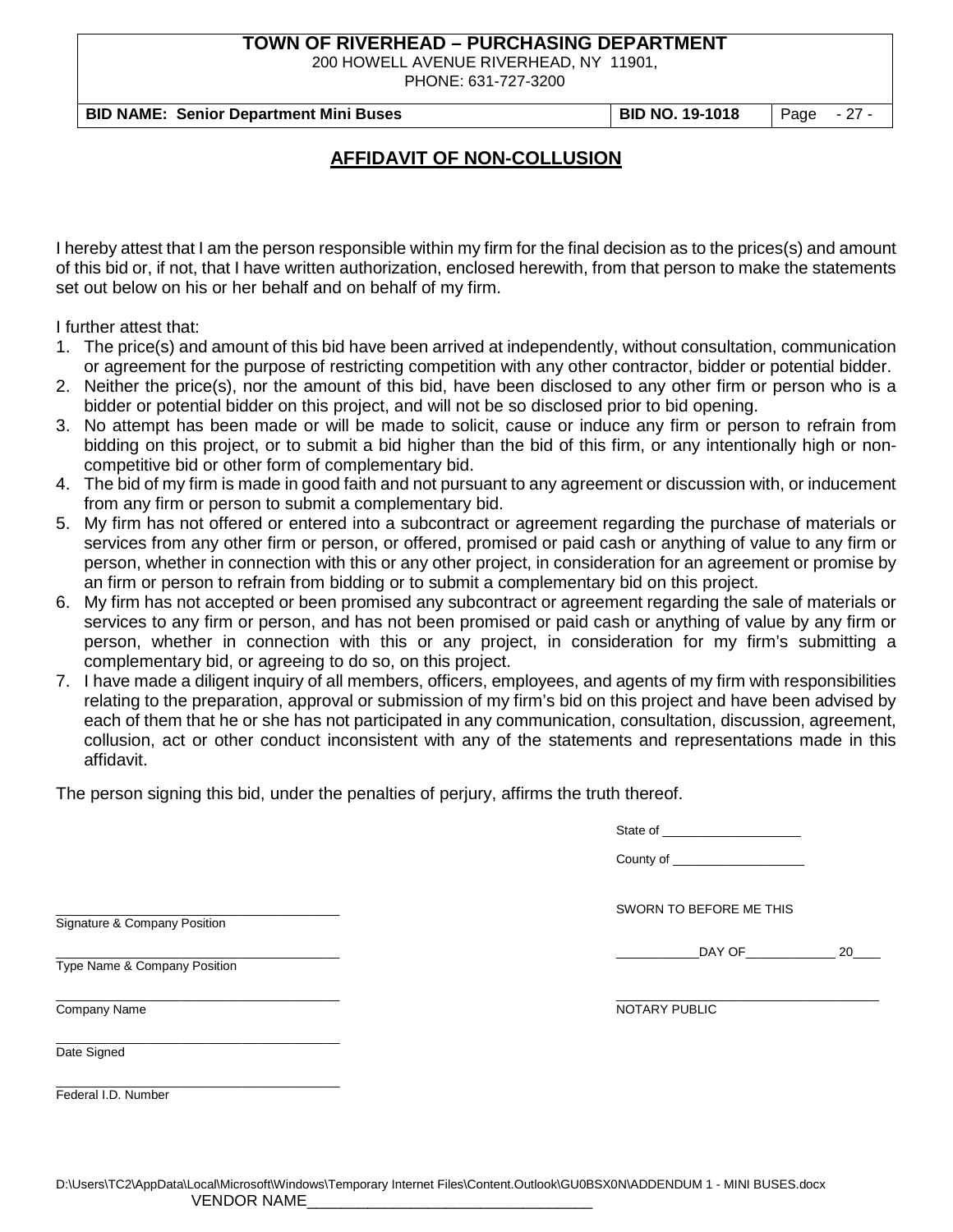200 HOWELL AVENUE RIVERHEAD, NY 11901, PHONE: 631-727-3200

| <b>BID NAME: Senior Department Mini Buses</b> | <b>BID NO. 19-1018</b> | Page | $-28$ |
|-----------------------------------------------|------------------------|------|-------|

The undersigned bidder has carefully examined the Contract Documents and will provide all necessary items as called for in the said Contract Documents in the manner prescribed therein and in said Contract, at the priced listed on the attached Bid Proposal Form.

If the bidder is an individual, the bid must be signed by that individual; if the bidder is a corporation, the bid must be signed by an officer of the corporation, or other person authorized by resolution of the Town Board, and in such case a copy of the resolution must be attached; if a partnership, by one of the partners or other person authorized by a writing signed by at least one general partner and submitted with the bid documents.

The submission of this constitutes a certification that no Town Officer has any interest therein. (Note: In the event that any Town Officer has any such interest, the full nature thereof should be disclosed below. It is not forbidden that individuals employed by the TOWN OF RIVERHEAD or other municipalities bid on contracts, but only that such interest be revealed when they do bid.)

The undersigned hereby acknowledges receipt of the following Addenda (if none were issued please write N/A below):

Addendum No. Dated

\_\_\_\_\_\_\_\_\_\_\_\_ \_\_\_\_\_\_\_\_\_\_

\_\_\_\_\_\_\_\_\_\_\_\_ \_\_\_\_\_\_\_\_\_\_

## **INSURANCE STATEMENT**

П

**FAILURE TO PROVIDE SPECIFIED INSURANCE SHALL DISQUALIFY BIDDER.**

Bidder agrees as follows - please mark appropriate box:

Insurance Certificate as requested is attached.

I certify that I can supply insurance as specified if awarded the bid.  $\Box$ 

# **ASSUMED NAME CERTIFICATION**

If the business is conducted under an assumed name, a copy of the certificate required to be filed under the New York general business law must be attached.

ASSUMED NAME: \_\_\_\_\_\_\_\_\_\_\_\_\_\_\_\_\_\_\_\_\_\_\_\_\_\_\_\_\_\_\_\_\_\_\_\_\_\_\_\_\_\_\_\_\_\_\_\_\_\_\_\_\_\_\_\_\_\_\_\_\_\_\_\_\_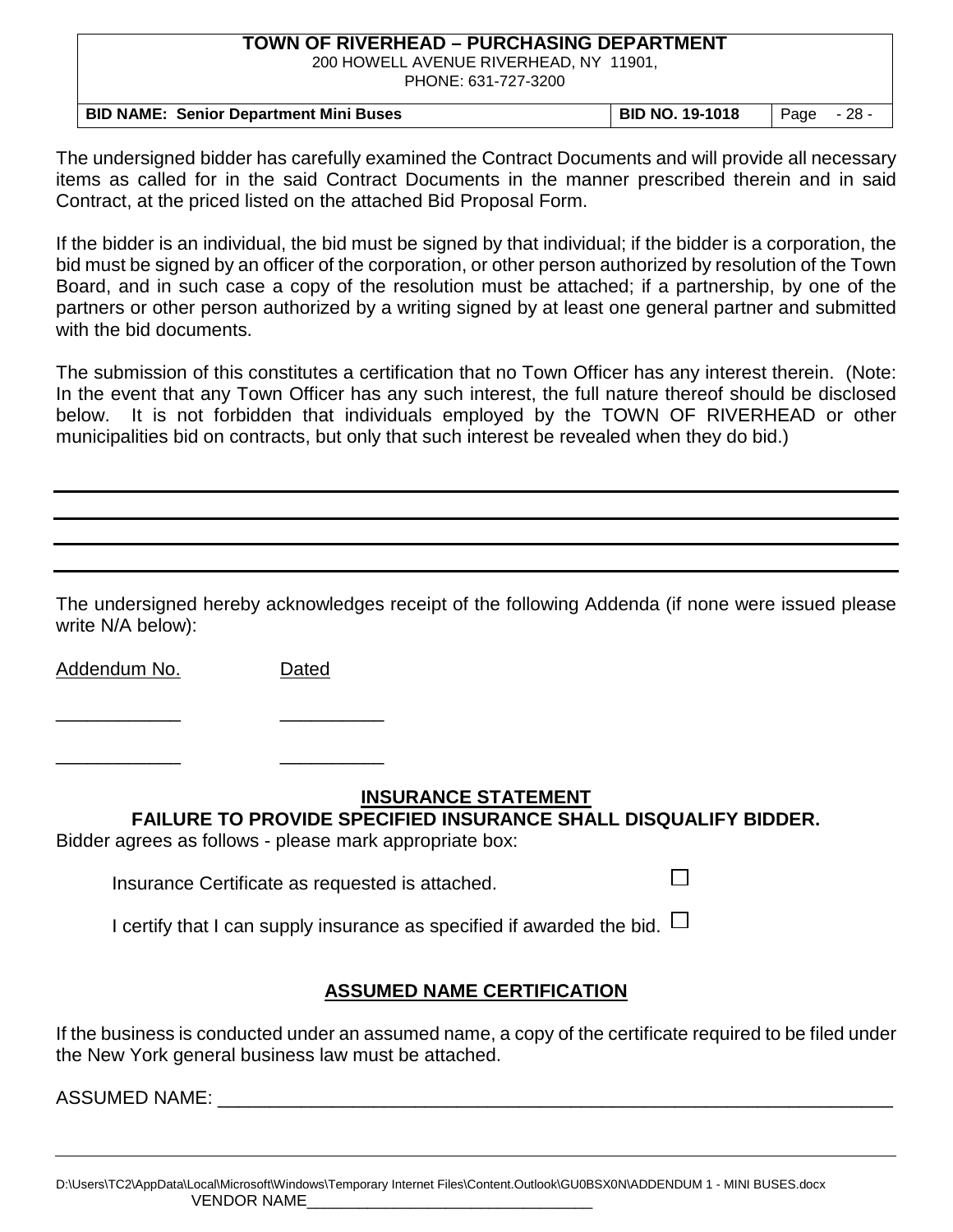| <b>TOWN OF RIVERHEAD - PURCHASING DEPARTMENT</b><br>200 HOWELL AVENUE RIVERHEAD, NY 11901,<br>PHONE: 631-727-3200 |                                                                   |  |  |  |  |
|-------------------------------------------------------------------------------------------------------------------|-------------------------------------------------------------------|--|--|--|--|
| <b>BID NAME: Senior Department Mini Buses</b>                                                                     | <b>BID NO. 19-1018</b><br>Page - 29 -                             |  |  |  |  |
| Manufacturer's Name & Model #<br>of Items Offered                                                                 | <b>Model Year</b>                                                 |  |  |  |  |
| <b>14- PASSENGER MINI-BUS</b>                                                                                     |                                                                   |  |  |  |  |
|                                                                                                                   |                                                                   |  |  |  |  |
|                                                                                                                   |                                                                   |  |  |  |  |
| **Delivery Charges MUST be Included in total Price**                                                              |                                                                   |  |  |  |  |
| Unit Price Written in Numerical Form                                                                              |                                                                   |  |  |  |  |
| <b>Unit Price Written in Words:</b>                                                                               |                                                                   |  |  |  |  |
|                                                                                                                   | <b>Dollars</b>                                                    |  |  |  |  |
|                                                                                                                   |                                                                   |  |  |  |  |
| <b>Manufacturer's Warranty/ Guarantee</b><br><b>Months</b>                                                        | <b>Days to Delivery</b><br><b>After Receipt of Purchase Order</b> |  |  |  |  |
|                                                                                                                   | <b>Days</b>                                                       |  |  |  |  |

- 1) Please list any suggested options with associated pricing. \_\_\_\_\_\_\_\_\_\_\_\_\_\_\_\_\_\_\_\_\_\_\_\_\_\_\_\_\_\_\_\_\_\_\_\_\_\_\_\_\_\_\_\_\_\_\_\_\_\_\_\_\_\_\_\_\_\_\_\_\_\_\_\_\_\_\_\_\_\_\_\_\_\_\_
- 2) Please list the name and address of the location where the Town may obtain full factory parts and service.

 \_\_\_\_\_\_\_\_\_\_\_\_\_\_\_\_\_\_\_\_\_\_\_\_\_\_\_\_\_\_\_\_\_\_\_\_\_\_\_\_\_\_\_\_\_\_\_\_\_\_\_\_\_\_\_\_\_\_\_\_\_\_\_\_\_\_\_\_\_\_\_\_\_\_\_ \_\_\_\_\_\_\_\_\_\_\_\_\_\_\_\_\_\_\_\_\_\_\_\_\_\_\_\_\_\_\_\_\_\_\_\_\_\_\_\_\_\_\_\_\_\_\_\_\_\_\_\_\_\_\_\_\_\_\_\_\_\_\_\_\_\_\_\_\_\_\_\_\_\_\_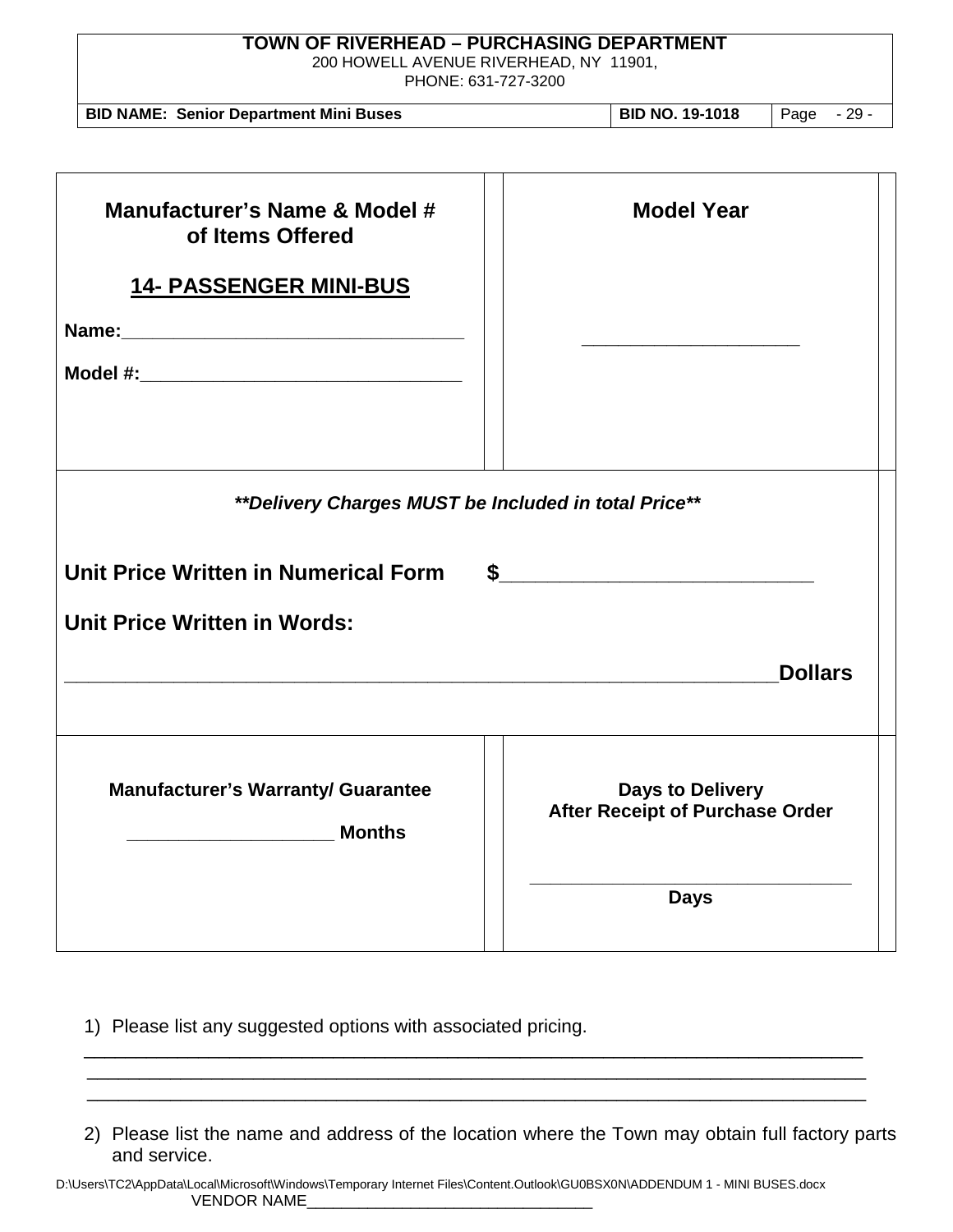200 HOWELL AVENUE RIVERHEAD, NY 11901,

PHONE: 631-727-3200

| <b>BID NAME: Senior Department Mini Buses</b> | <b>BID NO. 19-1018</b> | l Page - 30 - |  |
|-----------------------------------------------|------------------------|---------------|--|
|-----------------------------------------------|------------------------|---------------|--|

\_\_\_\_\_\_\_\_\_\_\_\_\_\_\_\_\_\_\_\_\_\_\_\_\_\_\_\_\_\_\_\_\_\_\_\_\_\_\_\_\_\_\_\_\_\_\_\_\_\_\_\_\_\_\_\_\_\_\_\_\_\_\_\_\_\_\_\_\_\_\_\_\_\_\_ \_\_\_\_\_\_\_\_\_\_\_\_\_\_\_\_\_\_\_\_\_\_\_\_\_\_\_\_\_\_\_\_\_\_\_\_\_\_\_\_\_\_\_\_\_\_\_\_\_\_\_\_\_\_\_\_\_\_\_\_\_\_\_\_\_\_\_\_\_\_\_\_\_\_\_ \_\_\_\_\_\_\_\_\_\_\_\_\_\_\_\_\_\_\_\_\_\_\_\_\_\_\_\_\_\_\_\_\_\_\_\_\_\_\_\_\_\_\_\_\_\_\_\_\_\_\_\_\_\_\_\_\_\_\_\_\_\_\_\_\_\_\_\_\_\_\_\_\_\_\_

| 3) Does the item your firm proposes have any Alternatives to the Minimum requirements? If yes, |  |
|------------------------------------------------------------------------------------------------|--|
| please list below. If no, enter N/A.                                                           |  |

\_\_\_\_\_\_\_\_\_\_\_\_\_\_\_\_\_\_\_\_\_\_\_\_\_\_\_\_\_\_\_\_\_\_\_\_\_\_\_\_\_\_\_\_\_\_\_\_\_\_\_\_\_\_\_\_\_\_\_\_\_\_\_\_\_\_\_\_\_\_\_\_\_\_\_ \_\_\_\_\_\_\_\_\_\_\_\_\_\_\_\_\_\_\_\_\_\_\_\_\_\_\_\_\_\_\_\_\_\_\_\_\_\_\_\_\_\_\_\_\_\_\_\_\_\_\_\_\_\_\_\_\_\_\_\_\_\_\_\_\_\_\_\_\_\_\_\_\_\_\_ \_\_\_\_\_\_\_\_\_\_\_\_\_\_\_\_\_\_\_\_\_\_\_\_\_\_\_\_\_\_\_\_\_\_\_\_\_\_\_\_\_\_\_\_\_\_\_\_\_\_\_\_\_\_\_\_\_\_\_\_\_\_\_\_\_\_\_\_\_\_\_\_\_\_\_

| Manufacturer's Name & Model #<br>of Items Offered<br>16-PASSENGER SEAT and 2-WHEELCHAIR<br><b>CAPACITY MINI BUS</b> | <b>Model Year</b>                                                 |
|---------------------------------------------------------------------------------------------------------------------|-------------------------------------------------------------------|
| **Delivery Charges MUST be Included in total Price**                                                                |                                                                   |
| Unit Price Written in Numerical Form                                                                                |                                                                   |
| <b>Unit Price Written in Words:</b>                                                                                 |                                                                   |
|                                                                                                                     | <b>Dollars</b>                                                    |
|                                                                                                                     |                                                                   |
| <b>Manufacturer's Warranty/ Guarantee</b><br>_____________________________ Months                                   | <b>Days to Delivery</b><br><b>After Receipt of Purchase Order</b> |
|                                                                                                                     | <b>Days</b>                                                       |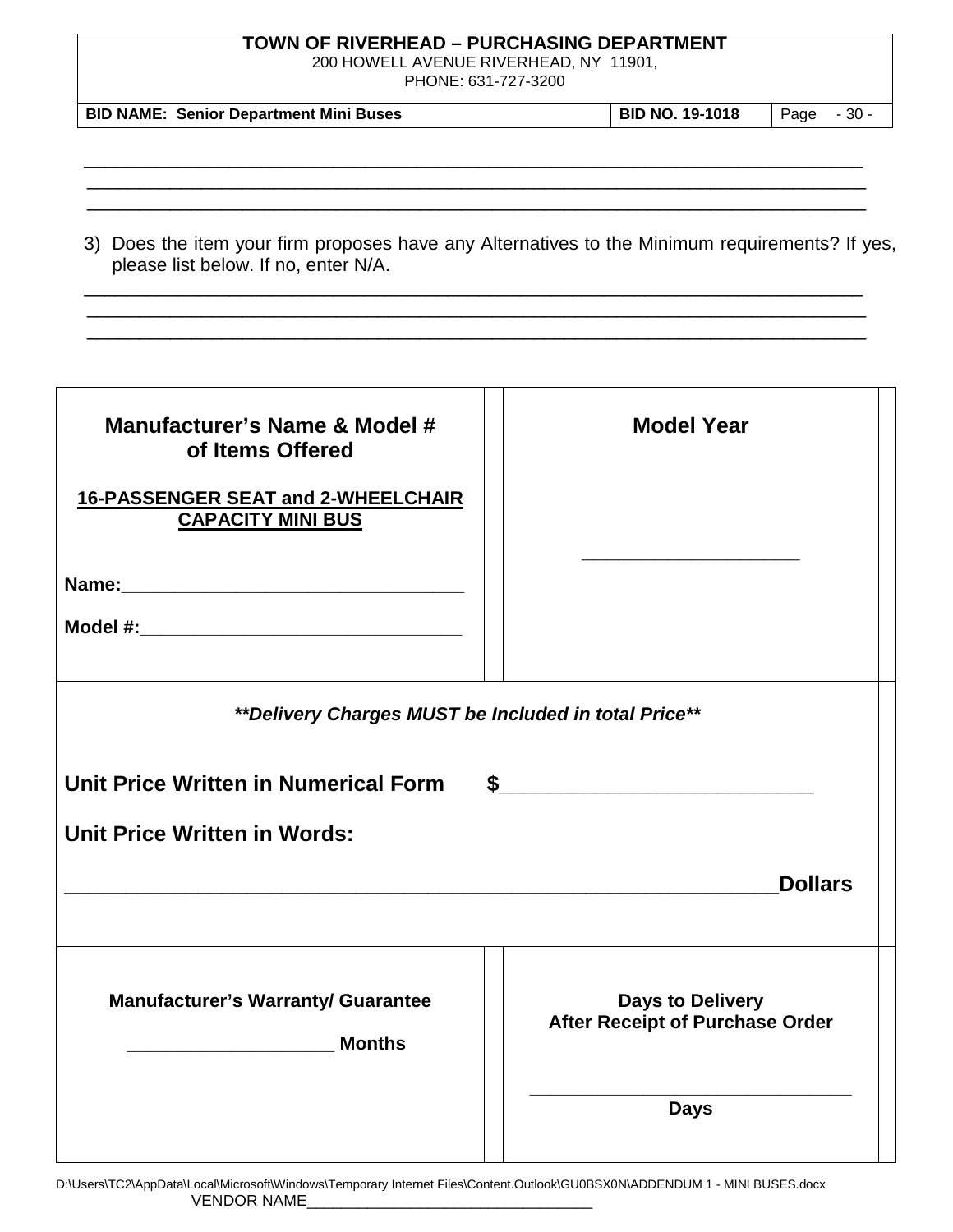200 HOWELL AVENUE RIVERHEAD, NY 11901,

PHONE: 631-727-3200

| <b>BID NAME: Senior Department Mini Buses</b><br>  BID NO. 19-1018<br>$\vert$ Page $\vert$ - 31 - |
|---------------------------------------------------------------------------------------------------|
|---------------------------------------------------------------------------------------------------|

\_\_\_\_\_\_\_\_\_\_\_\_\_\_\_\_\_\_\_\_\_\_\_\_\_\_\_\_\_\_\_\_\_\_\_\_\_\_\_\_\_\_\_\_\_\_\_\_\_\_\_\_\_\_\_\_\_\_\_\_\_\_\_\_\_\_\_\_\_\_\_\_\_\_\_ \_\_\_\_\_\_\_\_\_\_\_\_\_\_\_\_\_\_\_\_\_\_\_\_\_\_\_\_\_\_\_\_\_\_\_\_\_\_\_\_\_\_\_\_\_\_\_\_\_\_\_\_\_\_\_\_\_\_\_\_\_\_\_\_\_\_\_\_\_\_\_\_\_\_\_ \_\_\_\_\_\_\_\_\_\_\_\_\_\_\_\_\_\_\_\_\_\_\_\_\_\_\_\_\_\_\_\_\_\_\_\_\_\_\_\_\_\_\_\_\_\_\_\_\_\_\_\_\_\_\_\_\_\_\_\_\_\_\_\_\_\_\_\_\_\_\_\_\_\_\_

1) Please list any suggested options with associated pricing.

2) Please list the name and address of the location where the Town may obtain full factory parts and service.

\_\_\_\_\_\_\_\_\_\_\_\_\_\_\_\_\_\_\_\_\_\_\_\_\_\_\_\_\_\_\_\_\_\_\_\_\_\_\_\_\_\_\_\_\_\_\_\_\_\_\_\_\_\_\_\_\_\_\_\_\_\_\_\_\_\_\_\_\_\_\_\_\_\_\_ \_\_\_\_\_\_\_\_\_\_\_\_\_\_\_\_\_\_\_\_\_\_\_\_\_\_\_\_\_\_\_\_\_\_\_\_\_\_\_\_\_\_\_\_\_\_\_\_\_\_\_\_\_\_\_\_\_\_\_\_\_\_\_\_\_\_\_\_\_\_\_\_\_\_\_ \_\_\_\_\_\_\_\_\_\_\_\_\_\_\_\_\_\_\_\_\_\_\_\_\_\_\_\_\_\_\_\_\_\_\_\_\_\_\_\_\_\_\_\_\_\_\_\_\_\_\_\_\_\_\_\_\_\_\_\_\_\_\_\_\_\_\_\_\_\_\_\_\_\_\_

3) Does the item your firm proposes have any Alternatives to the Minimum requirements? If yes, please list below. If no, enter N/A.

\_\_\_\_\_\_\_\_\_\_\_\_\_\_\_\_\_\_\_\_\_\_\_\_\_\_\_\_\_\_\_\_\_\_\_\_\_\_\_\_\_\_\_\_\_\_\_\_\_\_\_\_\_\_\_\_\_\_\_\_\_\_\_\_\_\_\_\_\_\_\_\_\_\_\_ \_\_\_\_\_\_\_\_\_\_\_\_\_\_\_\_\_\_\_\_\_\_\_\_\_\_\_\_\_\_\_\_\_\_\_\_\_\_\_\_\_\_\_\_\_\_\_\_\_\_\_\_\_\_\_\_\_\_\_\_\_\_\_\_\_\_\_\_\_\_\_\_\_\_\_

 \_\_\_\_\_\_\_\_\_\_\_\_\_\_\_\_\_\_\_\_\_\_\_\_\_\_\_\_\_\_\_\_\_\_\_\_\_\_\_\_\_\_\_\_\_\_\_\_\_\_\_\_\_\_\_\_\_\_\_\_\_\_\_\_\_\_\_\_\_\_\_\_\_\_\_ After the award of the bid, the placing of an order by the Purchasing Agent of the TOWN OF RIVERHEAD, with the bidder for the supplies and/or services herein described, shall be deemed an acceptance of this proposal, and shall constitute a contract between the TOWN OF RIVERHEAD, and the bidder for supplying the supplies and/or services herein described in accordance with the terms of this proposal and at the prices named herein.

| AUTHORIZED SIGNATURE _ |  |  |  |  |
|------------------------|--|--|--|--|
| <b>PRINT NAME</b>      |  |  |  |  |
| TITLE                  |  |  |  |  |
| DATE                   |  |  |  |  |

## **ACKNOWLEDGMENT**

STATE OF NEW YORK, COUNTY OF \_\_\_\_\_\_\_\_\_\_\_\_\_\_\_\_\_\_\_) ss.:

On the day of data day definition the year 2019 before me, the undersigned, personally appeared, \_\_\_\_\_\_\_\_\_\_\_\_\_\_\_\_\_\_\_\_\_\_\_\_\_\_\_\_\_\_, personally known to me or proved to me on the basis of satisfactory evidence to be the individual(s) whose name(s) is (are) subscribed to the within instrument and acknowledged to me that he/she/they executed the same in his/her/their capacity(ies), and that by his/her/their signature(s) on the instrument, the individual(s), or the person upon behalf of which the individual(s) acted, executed the instrument.

> \_\_\_\_\_\_\_\_\_\_\_\_\_\_\_\_\_\_\_\_\_\_\_\_\_\_\_\_\_\_ NOTARY PUBLIC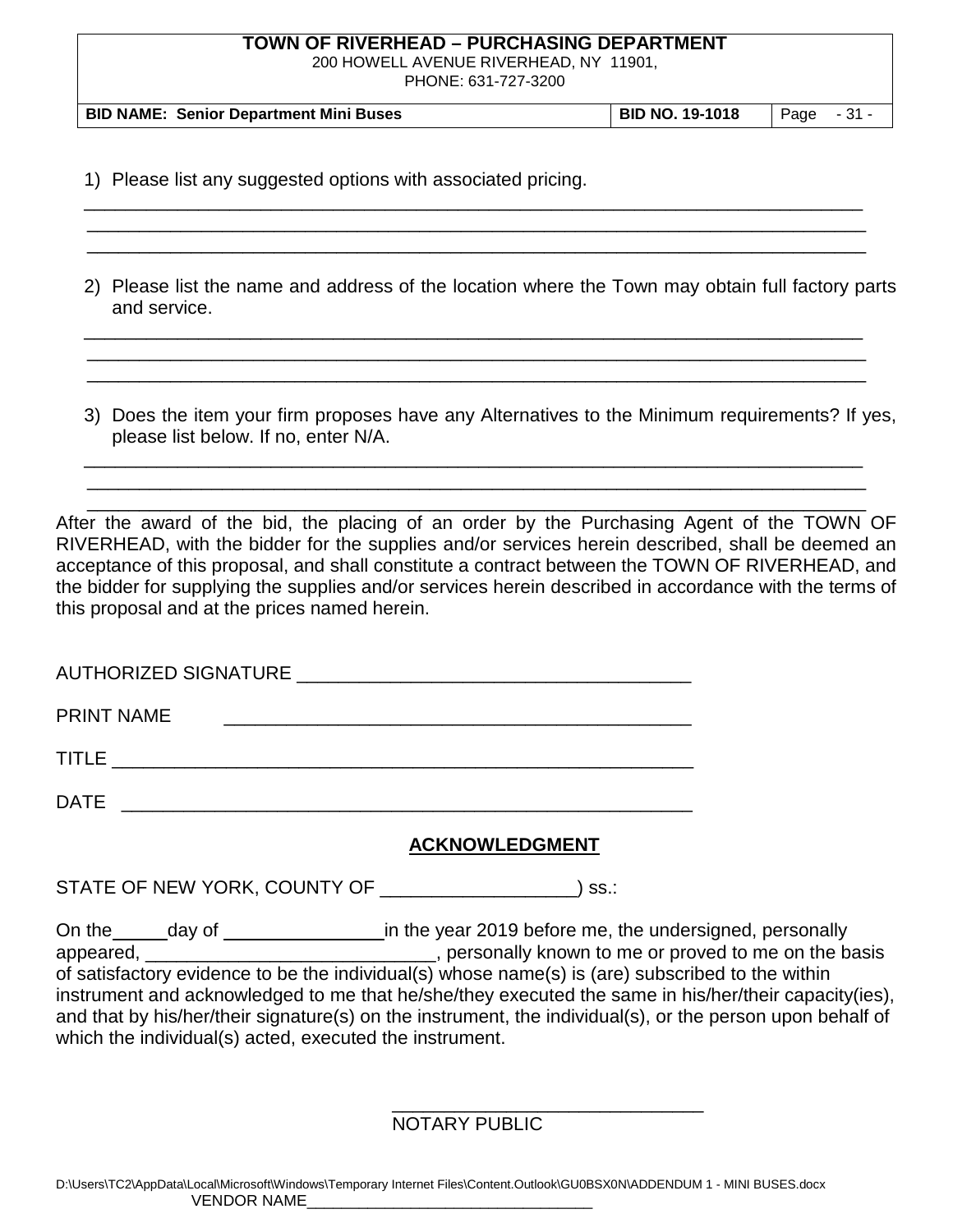200 HOWELL AVENUE RIVERHEAD, NY 11901, PHONE: 631-727-3200

**BID NAME: Senior Department Mini Buses BID NO. 19-1018** Page - 32 -

# **ALL** QUESTIONS PERTAINING TO THIS SOLICITATION **MUST** BE SUBMITTED IN WRITING.

**(Please use this form and email it to [baldinucci@townofriverheadny.gov](mailto:baldinucci@townofriverheadny.gov) to the attention of Teresa Baldinucci, Purchasing Agent. We will respond as soon as possible.)**

| Date:                 |  |  |
|-----------------------|--|--|
| <b>Company Name:</b>  |  |  |
| <b>Contact Name:</b>  |  |  |
| Fax No.:              |  |  |
| <b>Telephone No.:</b> |  |  |
|                       |  |  |
|                       |  |  |
|                       |  |  |
|                       |  |  |
|                       |  |  |
|                       |  |  |
|                       |  |  |
|                       |  |  |
|                       |  |  |
|                       |  |  |
|                       |  |  |
|                       |  |  |
|                       |  |  |